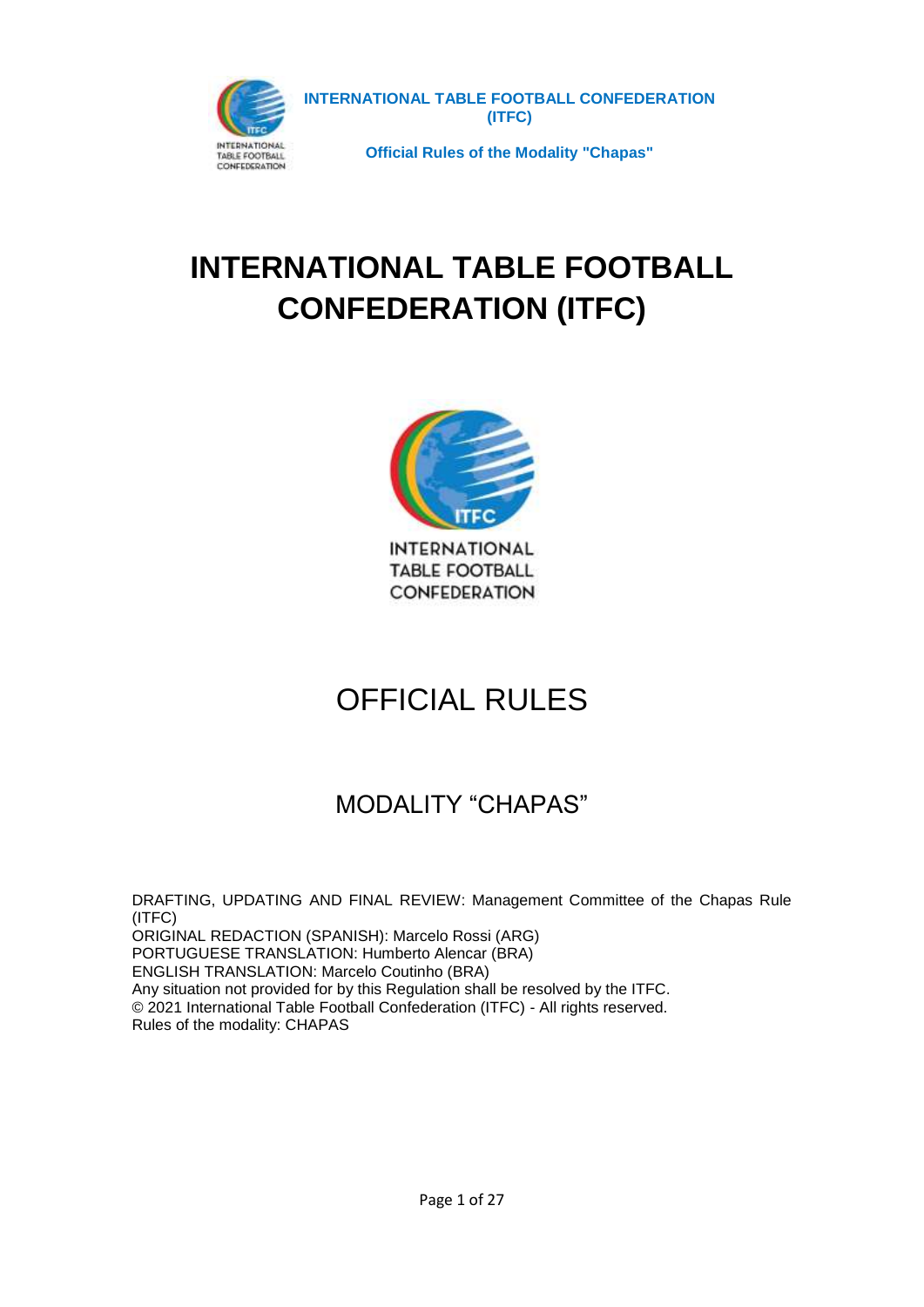

**Official Rules of the Modality "Chapas"**

### INDEX

- **DESCRIPTION – What is the modality "Chapas"**
- **CHAPTER I – Participation of the coach**
- **CHAPTER II – The table and playing field**
- **CHAPTER III – The goal arcs**
- **CHAPTER IV – The ball**
- **CHAPTER V – The "chapas"**
- **CHAPTER VI – The goalkeeper**
- **CHAPTER VII – Match duration**
- **CHAPTER VIII – Actuation of chapas and goalkeeper**
- **CHAPTER IX – Positioning of chapas**
- **CHAPTER X – Game development**
- **CHAPTER XI – Manipulation of chapas and goalkeepers**
- **CHAPTER XII – Advantage**
- **CHAPTER XIII – Ball replenishment**
- **CHAPTER XIV – Throw in**
- **CHAPTER XV – Goal kick and goalkeeper replacement**
- **CHAPTER XVI – Corner**
- **CHAPTER XVII – Shot on goal**
- **CHAPTER XVIII – The goal**
- **CHAPTER XIX – The penalty**
- **CHAPTER XX – The foul**
- **CHAPTER XXI – The referee**
- **CHAPTER XXII – Team disputes**
- **CHAPTER XXIII - Final considerations**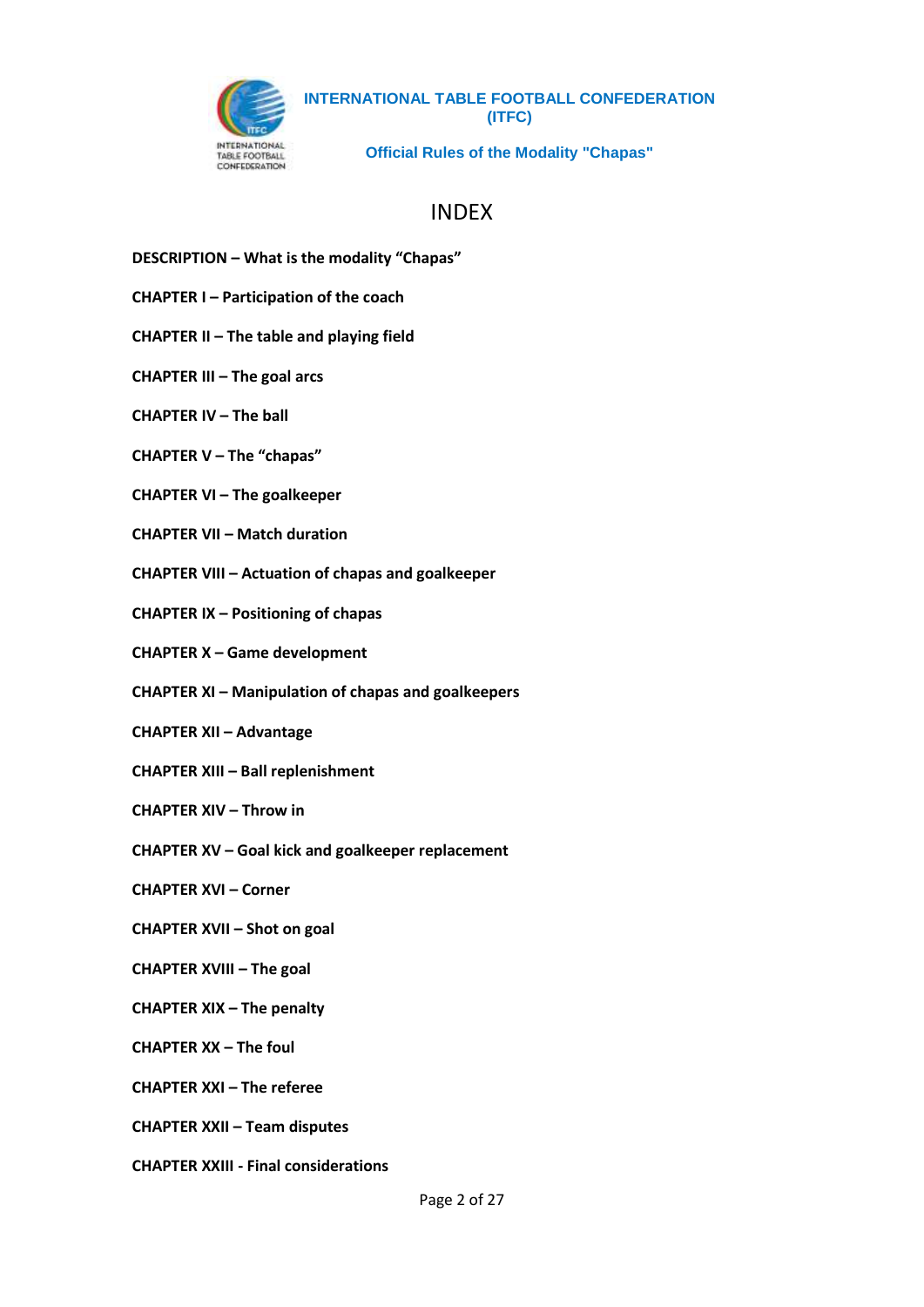

**Official Rules of the Modality "Chapas"**

#### **Description – What is the modality "Chapas"**

The game consists of a dispute between two players, henceforth called "technicians" (or "coaches"), disputed on a table covered with a cloth (grooved carpet, tapestry, billiard felt, etc.) and with the use of metal bottle caps - "chapas" - as playing pieces.

It is a simulation of football association, with the field having the same elements of that sport, that is, a grooved cloth representing the lawn, with marks that reproduce the lines that constitute the traditional markings of a football field: sidelines, bottom lines, midfield, penal areas and circles, semicircles and quarter circles.

There is also the use of two arcs, with nets, which are the game goals. Each coach has a turn of play. By means of finger punches, they move their chapas around the table, with the purpose of touching and driving with them a ball into the arc of the opponent, thus characterizing the marking of a goal.

In addition to the table, cloth, goals and ball, the game material consists of ten metal bottle caps - the "chapas" - and a plastic PET bottle cap, which will play the role of goalkeeper, for each technician. In addition, there must be a timer to mark the time, a device to mark the match score and a gauge marked in centimeters (known as "umpire") to measure the distances of 1 (one), 3 (three) and 9 (nine) centimeters.

The measures of this rule are in millimetres.

#### **CHAPTER I – Participation of the technician**

Art. 1 - It is called technician to the individual practitioner of the modality of Table Football called Chapas. Usually the term designates the practitioner, but may also refer to the coach of a player or a team of players.

Art. 2 - Each match will feature two opposing coaches. It is called a match between two coaches and game the dispute between two teams formed by predetermined number of coaches.

Art. 3 - The winner of the match will be the technician who, within the limits of this regulation, has scored more goals than the opponent. If the count is equal, the match shall be considered to be tied.

#### **CHAPTER II – The table and playing field**

Art. 4 - A game table is the set of table, fences, goal arcs, trestles or similar, around which a game of Table Football of the Chapas modality takes place.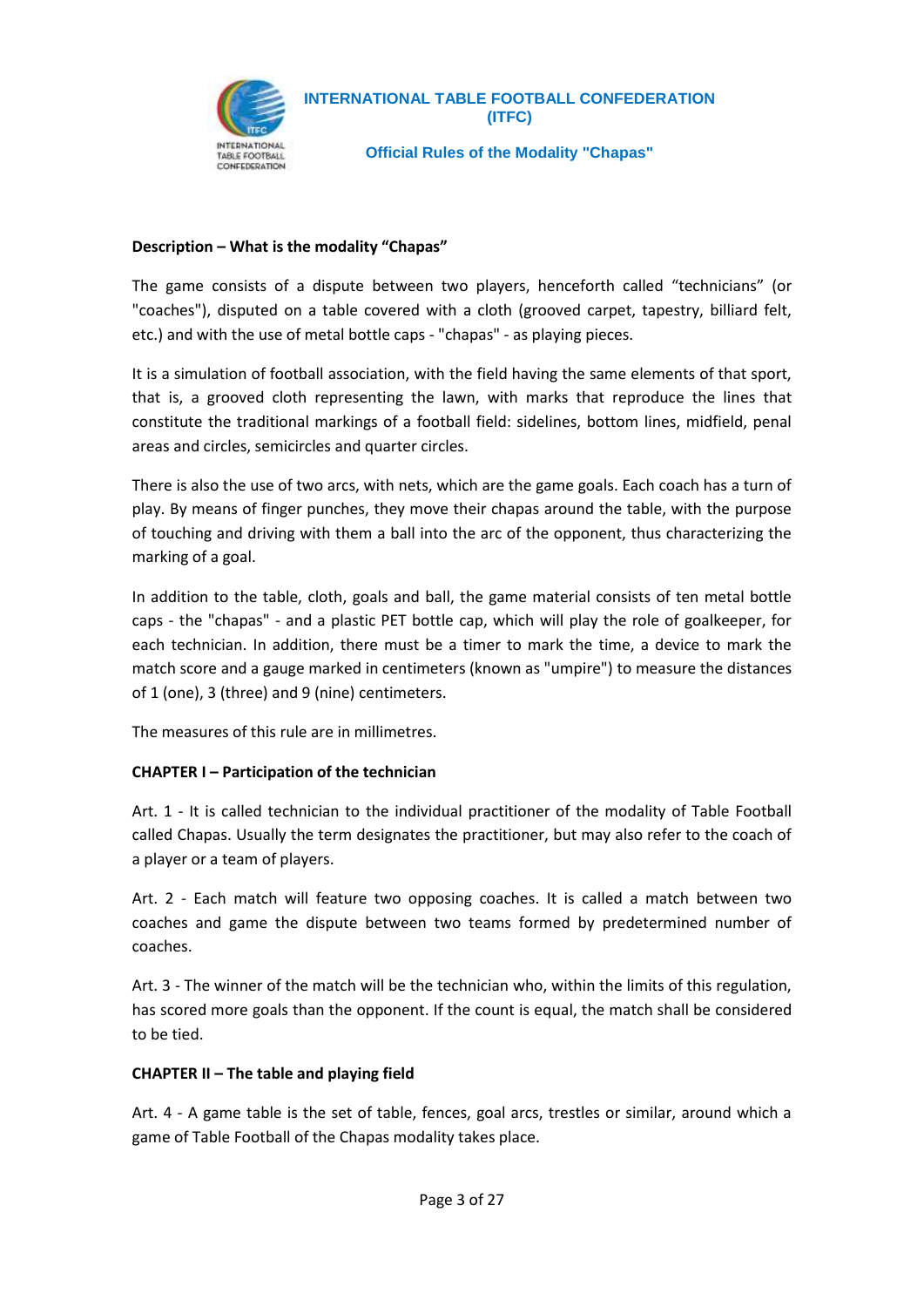

#### **Official Rules of the Modality "Chapas"**

§ unique - The trestles must have sufficient strength for the tables to be firm. The playing field shall be 700 mm to 900 mm high from the ground.

Art. 5 - The game table can be made of wood or other solid material. It can also be in similar material that will have the approval of ITFC. It can have its corners rounded or not, as well as be provided with a fence to prevent chapas and ball from leaving the game table. This fence can be made of any material (plastic, wood, metal, etc.) and should be 10 mm to 40 mm high.

Art. 6 - It is called playing field (or pitch) to the marked cloth (tapestry, or grooved and marked carpet) that should be placed on the game table. The cloth should be grooved carpet, that is, have grooves transverse to the field, parallel to the background lines, and not longitudinal.

§ 1 - The usual models are ribbed, preferably green, although other colors are allowed.

§ 2 - Understanding that it is not feasible to impose a single model, since each region has different manufacturers and models, each country will be able to use in its national tournaments the simple carpet, melton or felt used in billiard tables.

§ 3 - For use in international competitions it is necessary to use a carpet or similar cloth on all the tables, being therefore limited the use only of grooved carpets.

§ 4 - The carpet to be used in international competitions must have the prior approval of the current Sports Director.

Art. 7 - The playing field shall have delimiting marks comprising the following characteristics:

- A) The larger sides of the rectangle two line segments, drawn along the length of the table and called side lines, whose function is to delimit the playing field and the side tracks;
- B) The smaller sides of the rectangle two line segments, drawn in the direction of the width of the wood of the table and called bottom lines, whose function is to delimit the playing field and the bottom tracks. The extreme points will coincide with the extreme points of the sidelines;
- C) A central line, parallel to the bottom lines and which will divide the playing field into two equal parts, delimiting the attacking field and the defense field for each team. Its line will be considered neutral, that is, if the ball positions on that line, no goal kick will be allowed;
- D) A mark located exactly at the geometric center of the playing field and thus at the midpoint of the center line, called the center of the field. Its unique function is to mark the place where the ball should be placed at each start, or restart, of play with ball in the center. Its demarcation will simply be a small circle with a diameter of no more than 5 mm;]
- E) A circle of 160 mm radius called the central circle, the centre of which is the centre of the field. Its function is to demarcate the minimum distance to the opposing teams in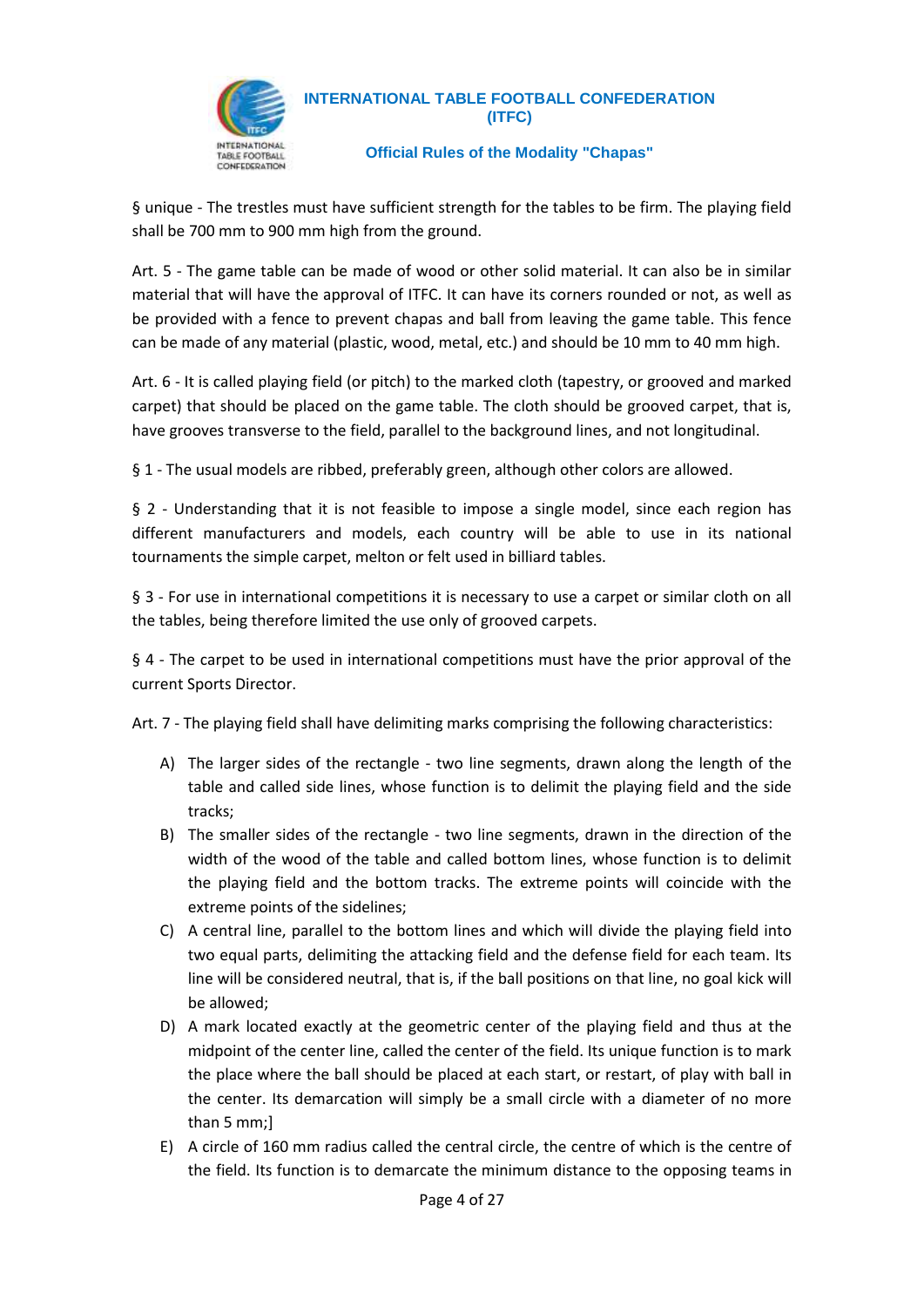

#### **Official Rules of the Modality "Chapas"**

kick-off and also to show the area that the ball must have abandoned to have conditions of goal kick after start with ball to the center;

- F) Four quarters of a circle of 20 mm radius, drawn each with a centre at each meeting point of the side line with the bottom line and so that these lines join together in the inner part of the playing field. Its function is to delimit the space where the ball should be placed in the corner kick, as well as determine the space that the ball should abandon when charged a corner. Its internal space is called corner area;
- G) Two areas called penal areas (large areas), each corresponding to the intersection of the space between the bottom line and a line segment parallel to them with the space between two lines parallel to the side lines. These areas are centralized, one in each bottom line.
	- a. Their duties are as follows:
		- i. Delimit the space within which direct shots in favor of the attack will be charged as maximum penalties;
		- ii. Delimit the area that the ball will have to leave in a goal kick;
		- iii. Delimit two marks called penalties marks, each located in a penal area, equidistant to the two sidelines and 180 mm away from the bottom line. It marks the place where the ball should be placed for charging a penalty kick;
- H) Two areas called small areas, each corresponding to the intersection of the space between the bottom line and a line segment parallel to it with the space between two lines parallel to the side lines. They are contained in large areas and are also centered on the bottom lines.
	- a. Their duties are as follows:
		- i. Delimit the space within which the ball will be held by the goalkeeper;
		- ii. Delimiting the space within which the goalkeeper can be positioned for defense from shot on goal;
		- iii. Delimit the space in which the ball and the goalkeeper should be placed to goal kick;
		- iv. Delimit the space in which no chapa can occupy (except the goalkeeper);
- I) Two circle arcs drawn each of them with the center on the penal mark and forming a half-moon shaped zone with the extreme points on the horizontal line of the large area. Its unique function is to show the zone of the large area where there can be no chapas defenders or attackers when charging a penalty kick. Its size will have a radius of 160 mm;

§ unique - The space of each bottom line between the arcs is called a goal line and will have a length of 155 mm. Its function is to demarcate the playing field, delimiting the internal space located beyond the arcs and covered by the net, in order to verify the marking of goals or points.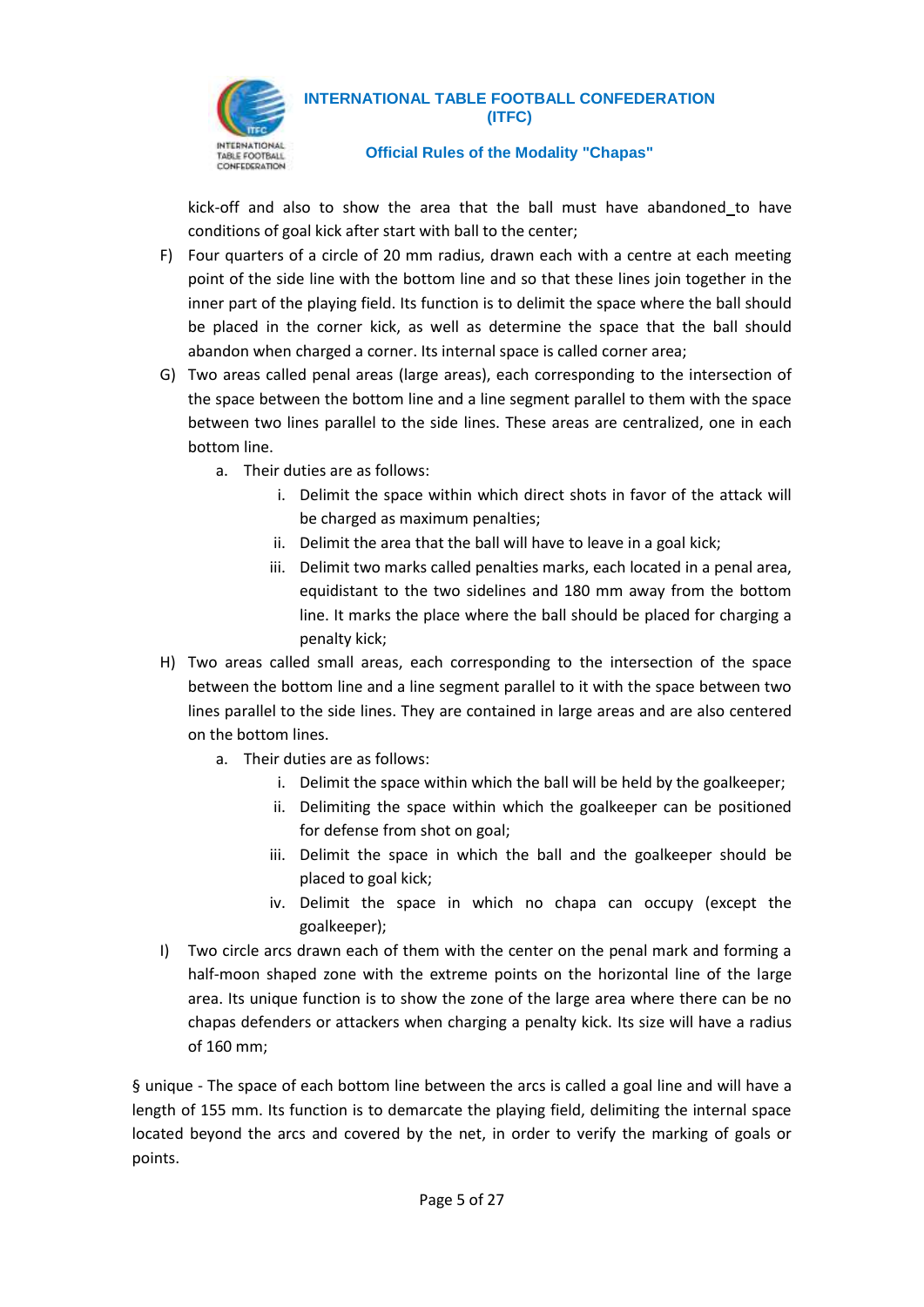

**Official Rules of the Modality "Chapas"**

Art. 8 - Every line is part of the area it delimits. Thus, a ball on the line of the large area is considered within the area. An attacking chapa, parked on the line of the large area, at least touching the line, in case of foul, this will be charged as penalty kick. The maximum line width shall be 4 mm.

Art. 9º - The table of Chapas should have the following dimensions:

| <b>Dimensions of Chapas table and field</b>         |         |                                |            |  |
|-----------------------------------------------------|---------|--------------------------------|------------|--|
| Item                                                |         | <b>Measures in Millimeters</b> |            |  |
| Description                                         | Minimum | Maximum                        | Unique     |  |
| <b>Game table</b>                                   |         |                                |            |  |
| Lenght                                              | 1.530   | 1.840                          |            |  |
| Width                                               | 960     | 1.200                          |            |  |
| Height                                              | 700     | 800                            |            |  |
| <b>Playing field</b>                                |         |                                |            |  |
| Lenght                                              | 1.400   | 1.500                          |            |  |
| Width                                               | 800     | 900                            |            |  |
| Large área                                          |         |                                | 270 x 600  |  |
| Small área                                          |         |                                | 90 x 330   |  |
|                                                     |         |                                | Radius $=$ |  |
| Radius of the Central Circle                        |         |                                | 160        |  |
|                                                     |         |                                | Radius $=$ |  |
| Radius of the half-moon                             |         |                                | 160        |  |
|                                                     |         |                                | Radius $=$ |  |
| <b>Radius of the Corner Mark</b>                    |         |                                | 20         |  |
| Distance from Gol Line to Penal Mark                |         |                                | 180        |  |
| Side and bottom tracks                              | 80      |                                |            |  |
| Width of the demarcation line                       |         |                                | 4          |  |
|                                                     |         |                                | Radius $=$ |  |
| Ball position circle in center field and penal mark |         |                                | 5          |  |
| Fence (height)                                      | 10      | 40                             |            |  |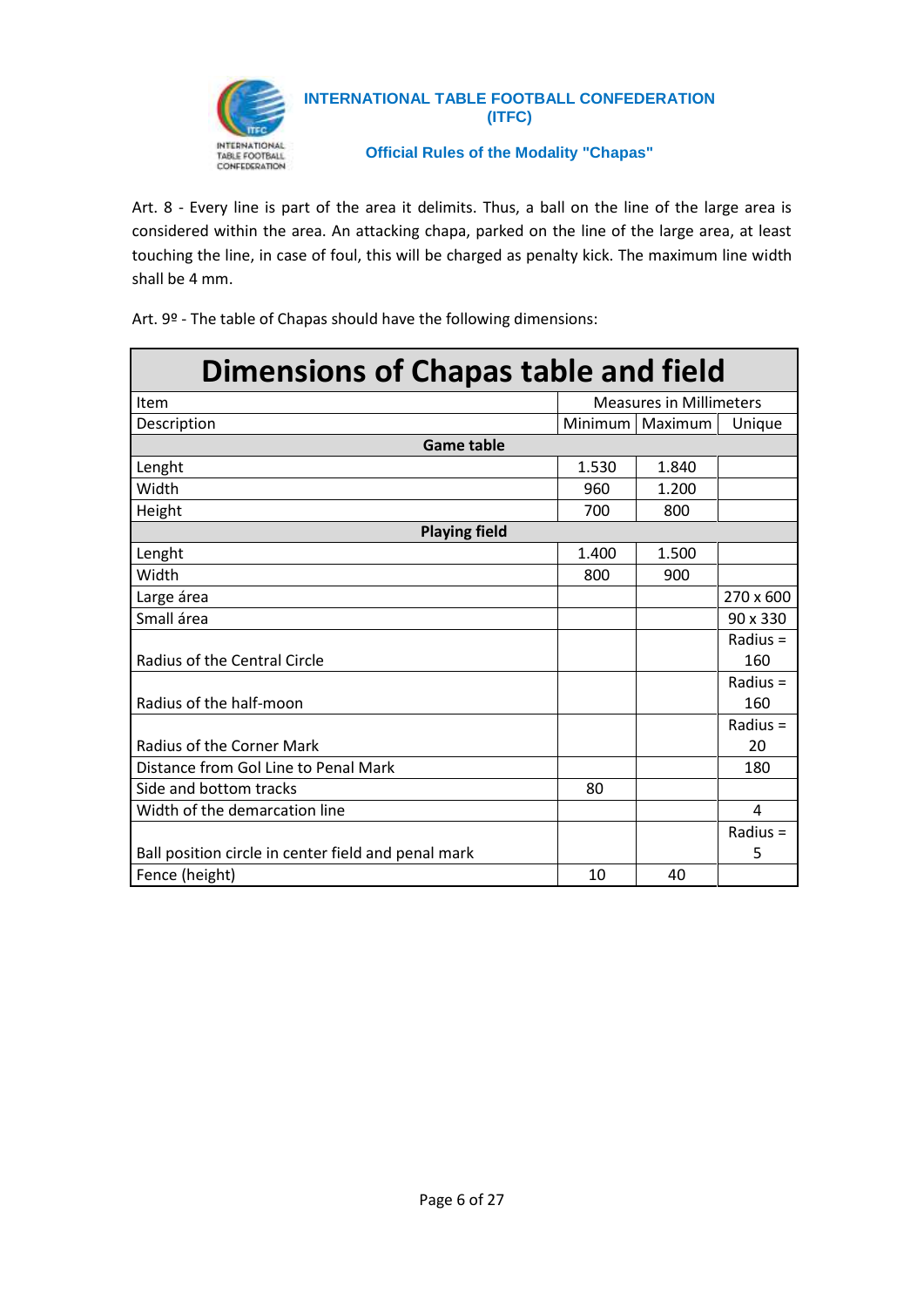



#### **CHAPTER III – The goalposts**

Art. 10 - It is called goalposts each set composed of 2 (two) vertical posts and a horizontal crossbar that joins them in the upper extremities by gluing system, continuous fitting or similar. Its function is to delimit the space through which the ball must pass in order to mark a goal.

§ 1 - They are attached to the arcs, in its posterior part, the nets, made of fine fabric in a way that allows great visualization through it, with the purpose of retaining the balls that enter the goal and facilitate the perception of the marked goal.

§ 2 - The arcs can have, in its posterior part, auxiliary equipment for fixing nets and aesthetics. They may also have other systems or equipment that improve their purpose.

§ 3 - The arcs can be made of metal, aluminum, wire, brass, wood, plastic or similar.

§ 4 - The shape of the posts and crossbar of the arcs may be oval, rounded or prismatic, but their thickness shall not exceed 10 mm.

§ 5 - The internal measurements of the arcs shall be 155 mm long (internal measurement between posts) and 55 mm high (internal measurement of the table surface up to the bottom of the crossbar) and 70 mm deep.

§ 6 - The arcs will be placed centered in relation to the bottom line and with the posts that coincide with it. They must allow them to be moved or dragged freely and may not be fixed to the table.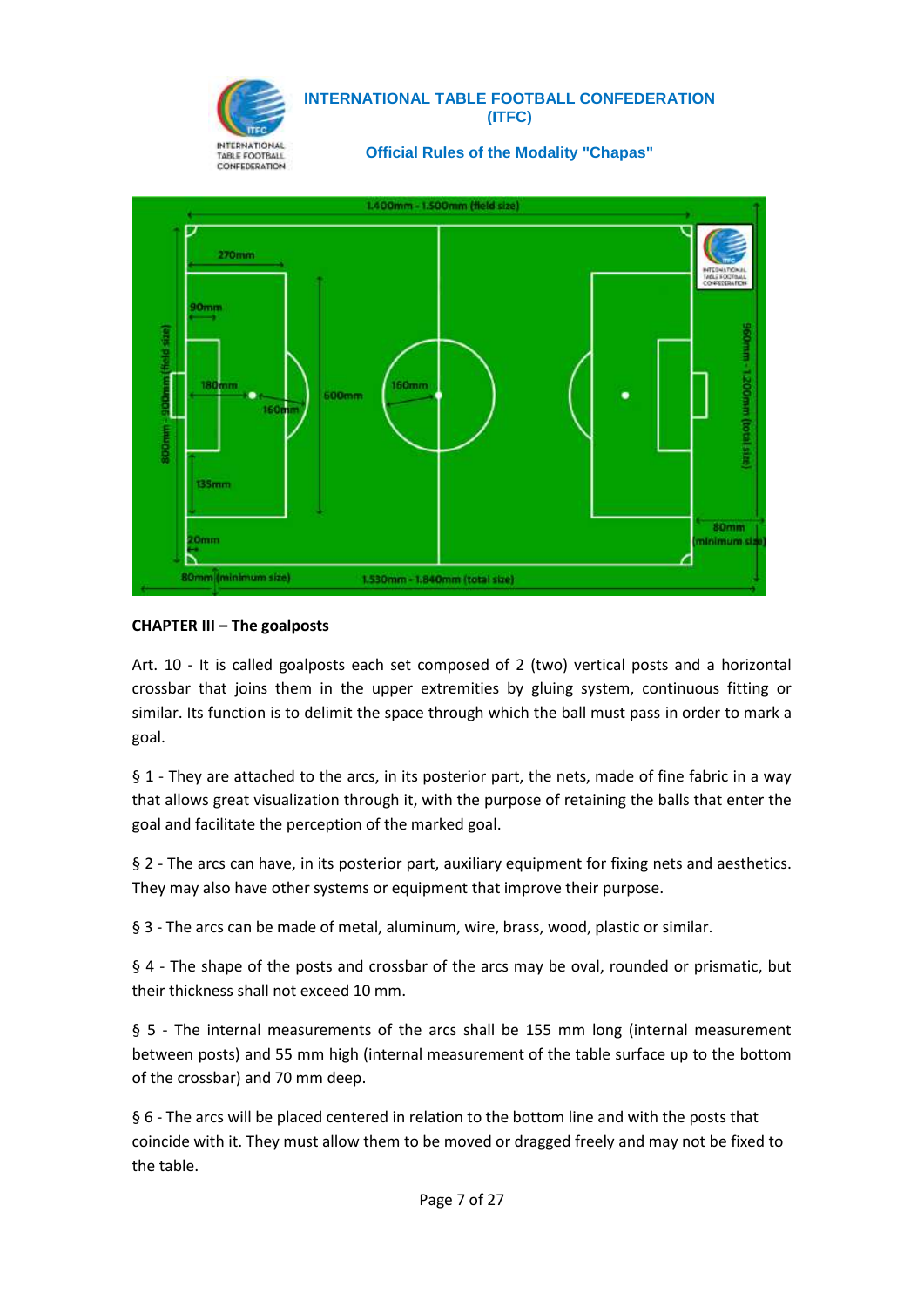

**Official Rules of the Modality "Chapas"**

#### **CHAPTER IV – The ball**

Art. 11 - It is called a game ball to the sphere whose domain, or possession, is played at the game table by the coaches, in order to make enter the opponent's goal.

§ 1 - The ball is spherical, plastic, with diameter from 14 to 15 mm and its weight varies between 1.2 and 1.5 gram. There are no restrictions regarding the colors of the ball.

§ 2 - The ball can be manufactured and sold anywhere in the world and in any color, at the choice of the buyer.

#### **CHAPTER V – The "chapas"**

Art. 12 - It is called chapa each of the 10 (ten) metal bottle caps that each player must put on the table to, by drive, move the ball. Each technician may use any chapas he wishes, provided that they are within the specifications of this rule. They may be inspected by the tournament organization for their measurements and mass.

§ 1 - The chapas, in number of ten, shall be circular in shape, that is, disc shaped, with a height of 7 mm, external diameter of 29 mm (28 mm if metal screw cap), and their base and internal diameter of 27 mm.

§ 2 - Its characteristic toothed contour must usually have between 21 and 29 "teeth" and its base must be completely flat, without deformations that go beyond its manufacture (devoid of grooves, folds, slots, holes, etc.).

§ 3 - The chapas can be made with any color or set of colors, can be painted or waxed according to the preference of the technician.

§ 4 - The chapas must have their teeth "closed", that is, folded as if they had already been used as a bottle cap. It is understood by closed the condition of your teeth bent inwards.

§ 5 - The chapas used by the technician shall bear an illustration, hereafter called "decoration", that must bear different numbers and a badge (or logo) that is common to all of them. There are no minimum measures for these identifiers, just be legible.

§ 6 - In a match, the decoration of the chapas of the two coaches should be sufficiently distinct, otherwise one of the coaches should have available with him another decoration (or team), of different color.

§§ unique - When both coaches present themselves with chapas with identical decorations or difficult to differentiate, it will be verified whether one of the coaches will make the exchange spontaneously. Otherwise, a draw shall be made to verify who shall replace their chapas or decorations.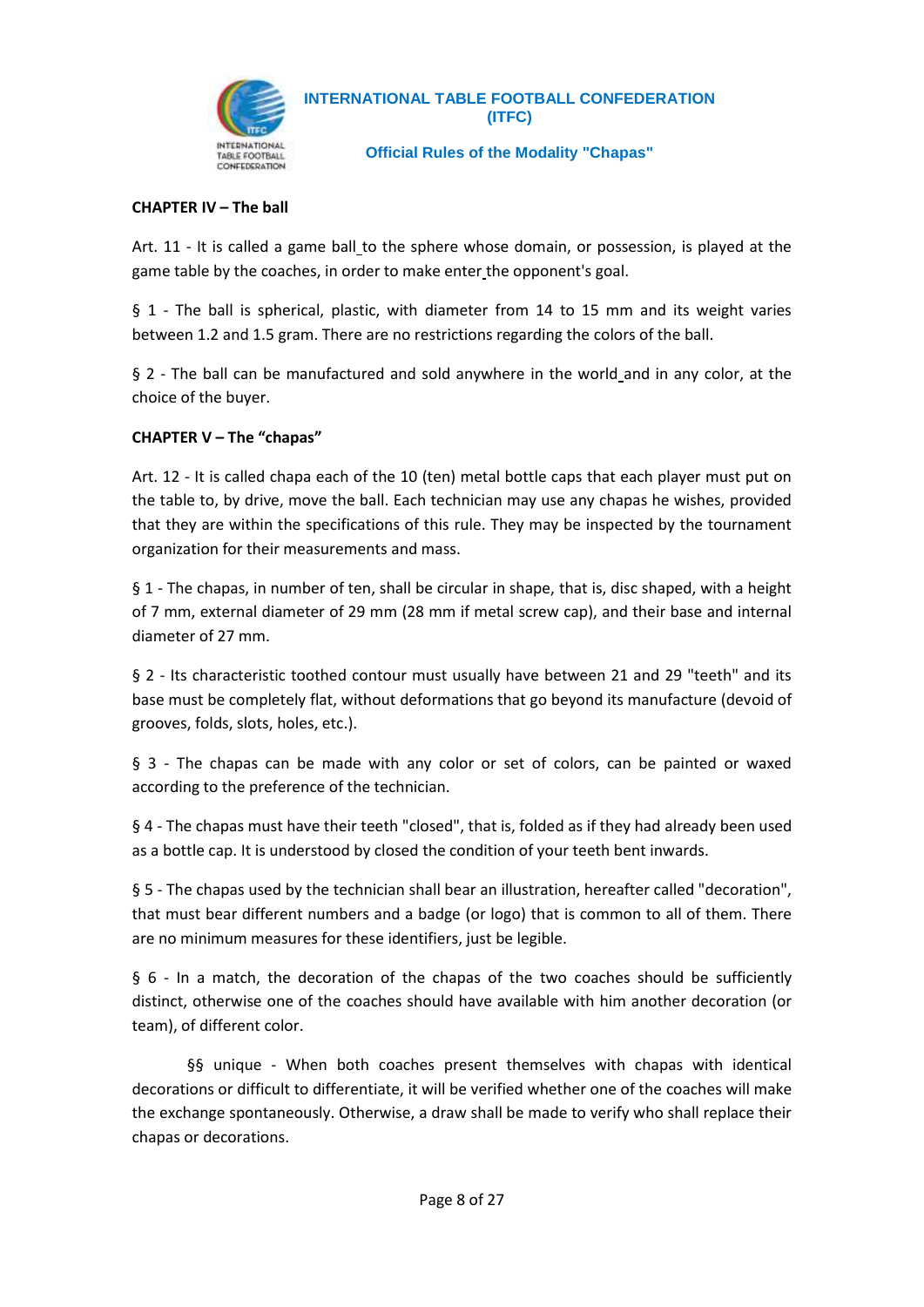

#### **Official Rules of the Modality "Chapas"**

Art. 13 - The use of glue, adhesive, resin or any other product is allowed to fix the decorations inside the chapas, provided the maximum weight (mass) is respected. At the discretion of the technician, the decorations can also be applied without any adhesive or glue on the inside of the chapa.

Art. 14 - Under the decoration, each chapa can contain several layers of cardboard or cardboard, each of them in a circular and flat shape, with a maximum thickness of 1 mm each, but without ever extrapolating the limits of the plate and always respecting the maximum weight. Under the decoration, each plate can contain several layers of cardboard or paperboard, each of them in a circular and flat shape, with a maximum thickness of 1 mm each, but without ever extrapolating the limits of the chapa and always respecting the maximum weight. On top of these layers it will be applied the decoration, which can be made of plain printed paper, photographic paper or hand-drawn and which can be varnished, resined or laminated.

Art. 15 - The maximum weight is considered to be the sum of the weight of all the chapas of a team and it cannot exceed 30 grams. Therefore, each chapa may have different weight, but without exceeding the limit already mentioned in its entirety. There is no minimum weight limit for a technician's chapas set.

Art. 16 - They are permitted up to 3 (three) chapas substitutions are authorized for each coach per match, including the goalkeeper. They may be made when the ball is out of play.

#### **CHAPTER VI – The goalkeeper**

Art. 17 - The goalkeeper is a large size plastic bottle cap (for example, a 2 liter soda bottle). It must be plastic and never metal. Its maximum height shall be 17 mm (no minimum height), its base diameter shall be 30 mm and its upper diameter between 30 and 31 mm. No deformation of any kind is permitted, no edges are filed, melted or cut.

Art. 18 - The goalkeeper can be stuffed (filled) with any material, provided that the filling does not exceed the cap limit and respects the goalkeeper's maximum weight, which will be 15.5 grams.

§ unique - The goalkeeper must also carry his own decoration (in the same way as the chapas, with the same distinctive or logo as the chapas). This decoration will be applied on the filling material.

#### **CHAPTER VII – Match duration**

Art. 19 - Each match will last 20 (twenty) minutes and will be played in 2 (two) 10 (ten) minute halfs, with a maximum interval of 5 (five) minutes between the first and second half. The two coaches will change field side in the interval.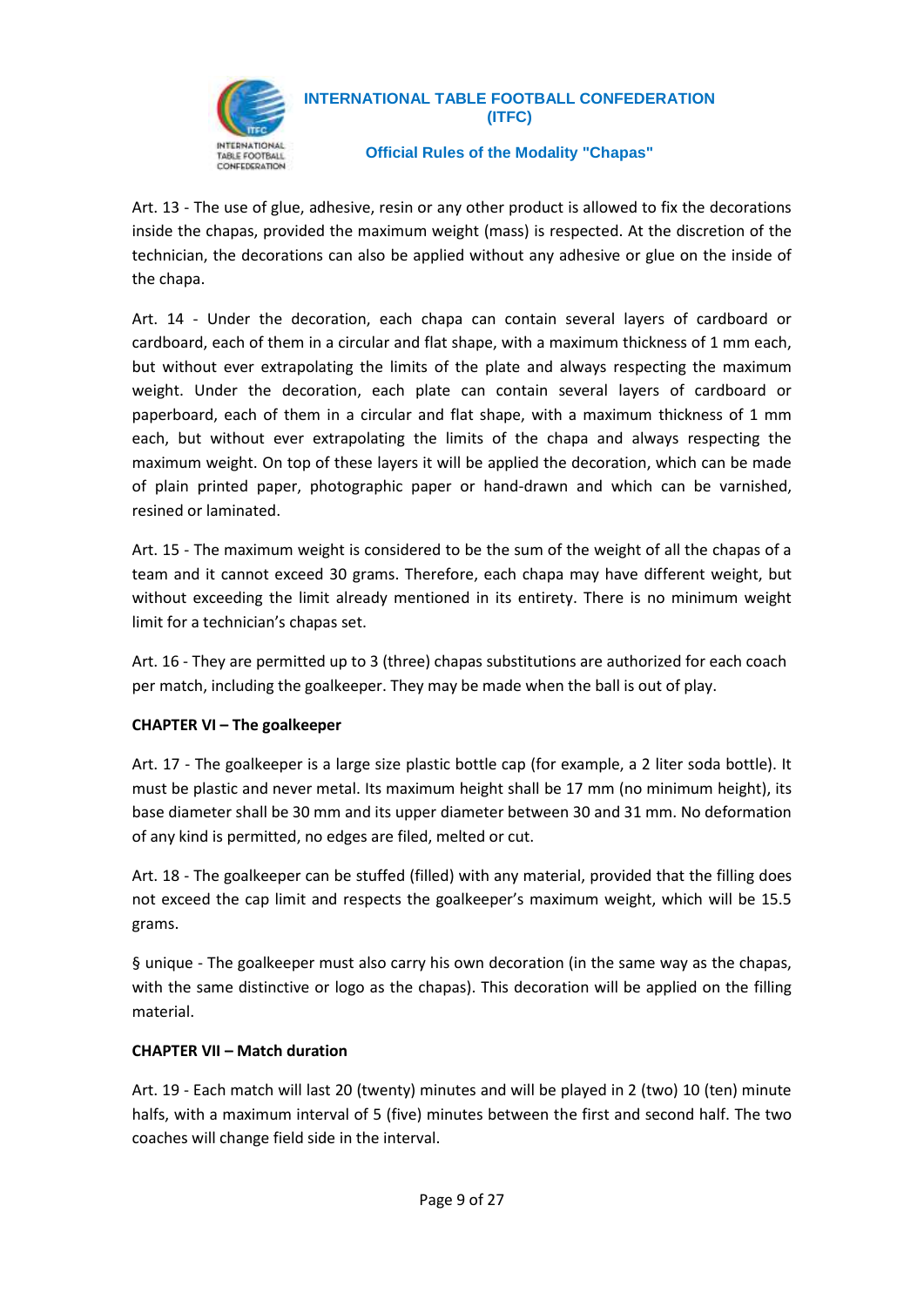

#### **Official Rules of the Modality "Chapas"**

§ 1 - At the end of each half, each technician will be entitled to one more possession ("turn"), after alarm of the end of the half.

§ 2 - The time will be controlled by a minute counter, stopwatch or equivalent system, which will sound an alarm when reaching the end of each phase. The use by the control table of a whistle or similar, triggered by the timekeeper in place of the automatic alarm.

Art. 20 - Each competition will set out the procedure to be followed if the match ends tied in the number of goals. The tiebreaker can be obtained through extra time, golden goal or penalty shootout.

§ 1 - In case of extra time, 10 minutes will be played divided into two phases of 5 minutes each, with no interval between them.

§ 2 - In case of a golden goal definition, the match will be extended by 10 minutes in two 5 minutes stages until one of the coaches gets a goal, which will automatically finish the match, no matter what time remains for the end of the extra time, determining the victory to the coach who scored the goal.

§ 3 - If the tie continues after an extra time, the match will be defined in a penalty shootout *(See Art. 100)*.

#### **CHAPTER VIII – Actuation of chapas and goalkeeper**

Art. 21 - The chapa and the goalkeeper must be actuated by means of one of the technician's hand fingers, who must strike the side of them, without dragging them, without pushing them, without putting his finger inside the chapa or the goalkeeper, and without moving his hand (only a touch similar to a flick, with two fingers forming an arc, or "pincers").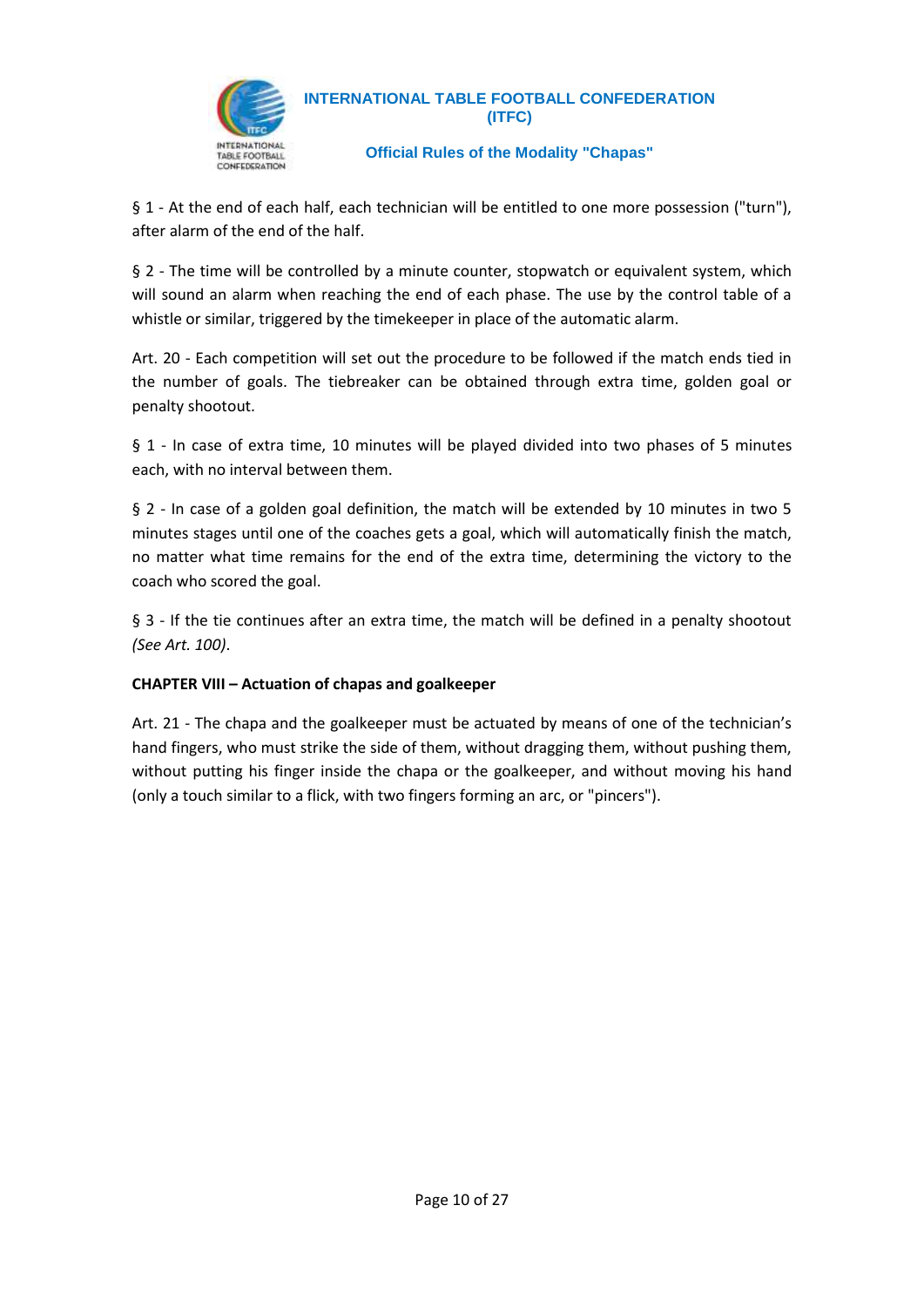

**Official Rules of the Modality "Chapas"**



Art. 22 - Types of shooting allowed:

- A) Normal kick: Touch by means of a flick with your fingers touching the dented outside of the chapa.
- B) Bridge: It is made with two fingers of the hand that will not kick, in the form of the letter A, placing the fingers on the field and between them the ball, without touching it. The result of the kick is that only the ball will be moved and the chapa will be held by the bridge fingers.
- C) Cover kick (also called elevated kick): The chapa shall be placed upside down ("mouth" down). The bridge may also be used in this case.
	- a. This shot is valid only in the first action of all serves, including penalty kicks. It is not allowed in the throw in.
- D) Special kick: It occurs when the ball falls inside the chapa. It is also called "header" and can be used as one of the options to make the throw in *(See Art. 74 and its § 1)*.

#### **CHAPTER IX – Positioning of chapas**

Art. 23 - The placing of the chapas in the kick off, which happens at each beginning of period and then when scoring a goal, will be done as follows:

§ 1 - The chapas of the two coaches are distributed on the playing field, and only one chapa can give the kick off. This chapa is the only one that can be inside the central circle.

§ 2 - The second action of this possession may result in a goal kick if the ball leaves the center circle and the kick is not made with the chapa that made the kick off.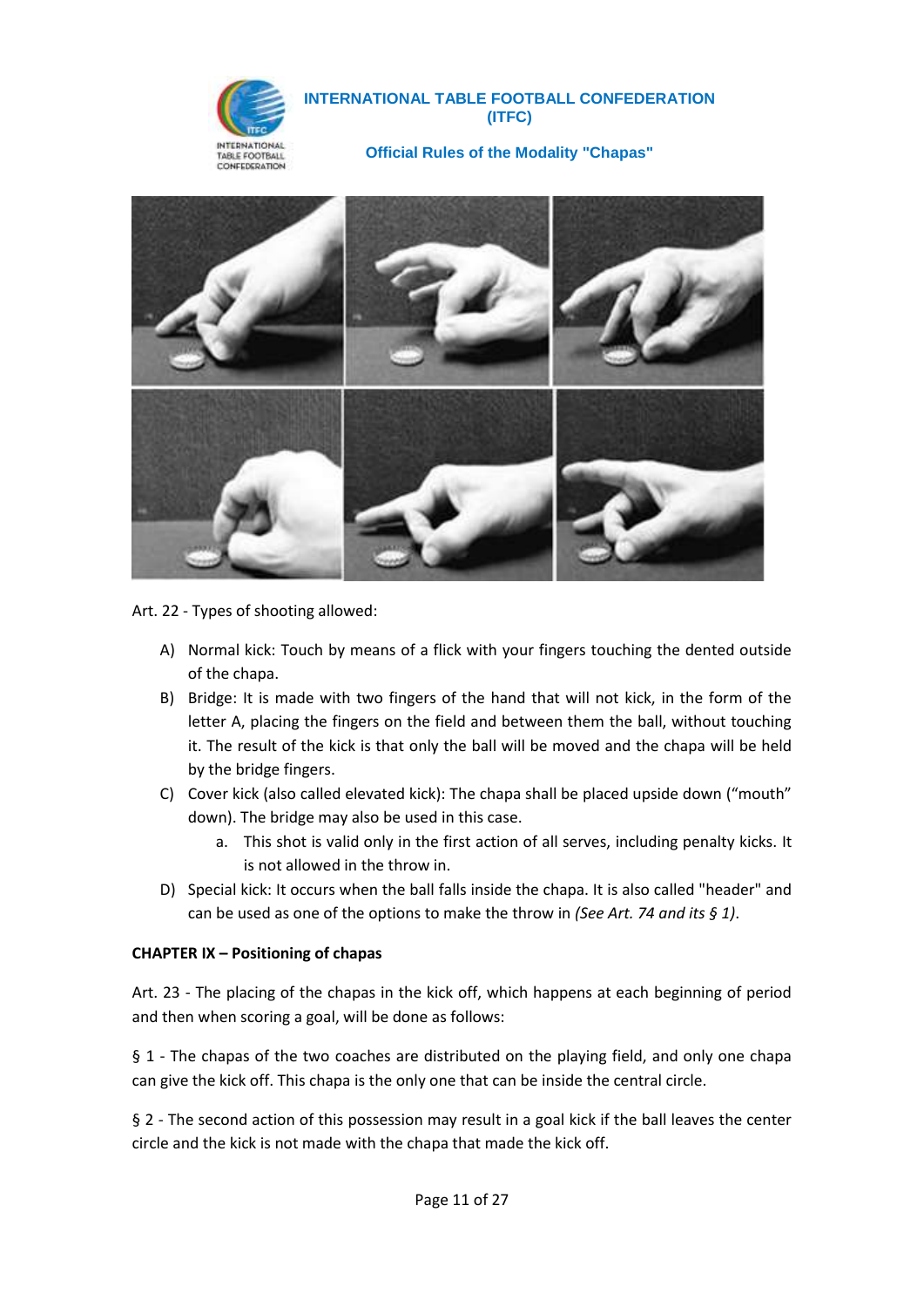

**Official Rules of the Modality "Chapas"**

§ 3 - In the initial kick off action, the use of the cover kick and the bridge is allowed.

Art. 24 - On any replacement with the dead ball (except on a penalty kick), the chapas of the technician who has possession of the ball shall be situated at a minimum distance of 90 mm from the ball.

Art. 25 - The defender chapas shall be at a distance of at least 30 mm from the opponent chapas and his own chapa, except within the large area, when they may be within 10 mm of the attackers chapas, keeping the 30 mm distance from his own chapas.

Art. 26 - In the case of a free kick the technician defender can form a wall with 3 chapas (chapas in line, not over each other), at a 90 mm from the ball. The chapas, in this case, can touch each other.

Art. 27 - Thus, when restructuring, the player must take into account the positions of the chapas located on the field in order not to commit the violation of the previous rule.

§ unique - The technician who has possession of the ball will arrange first, thus having the preference to place the chapas in the positions you want. The opponent will then arrange, respecting the distances defined by this rule.

Art. 28 - Once all the chapas are placed, the attacker can measure the distance of 30 mm between the chapas if in doubt whether they are within the correct measurement.

§ 1 - If the shortest distance is confirmed, the first time the attacker will warn the defender. In the following times an indirect free kick will be scored to the attacker at the place where the chapa was at lower regulatory distance.

§ 2 - If the chapas are within the regulatory distance the attacker will be warned and, if you repeat the request in an unfounded manner, indirect free kick will be marked against the attacker, in the place where the alleged irregularity has been indicated.

#### **CHAPTER X – Game development**

Art. 29 - Each player will have one turn at a time. In each turn there may be up to three actions, depending on how the play develops.

Art. 30 - In a turn the following combinations can happen:

- A) Turn of an action: conventional action.
- B) Turn of two actions: ball replenishment action to the game and one more extra action.
- C) Two-share shift: conventional action plus extra action of pass to foot of the chapa.
- D) Three-action turn: ball replenishment action to the game, one more extra touch action and plus extra action of pass to foot of the chapa.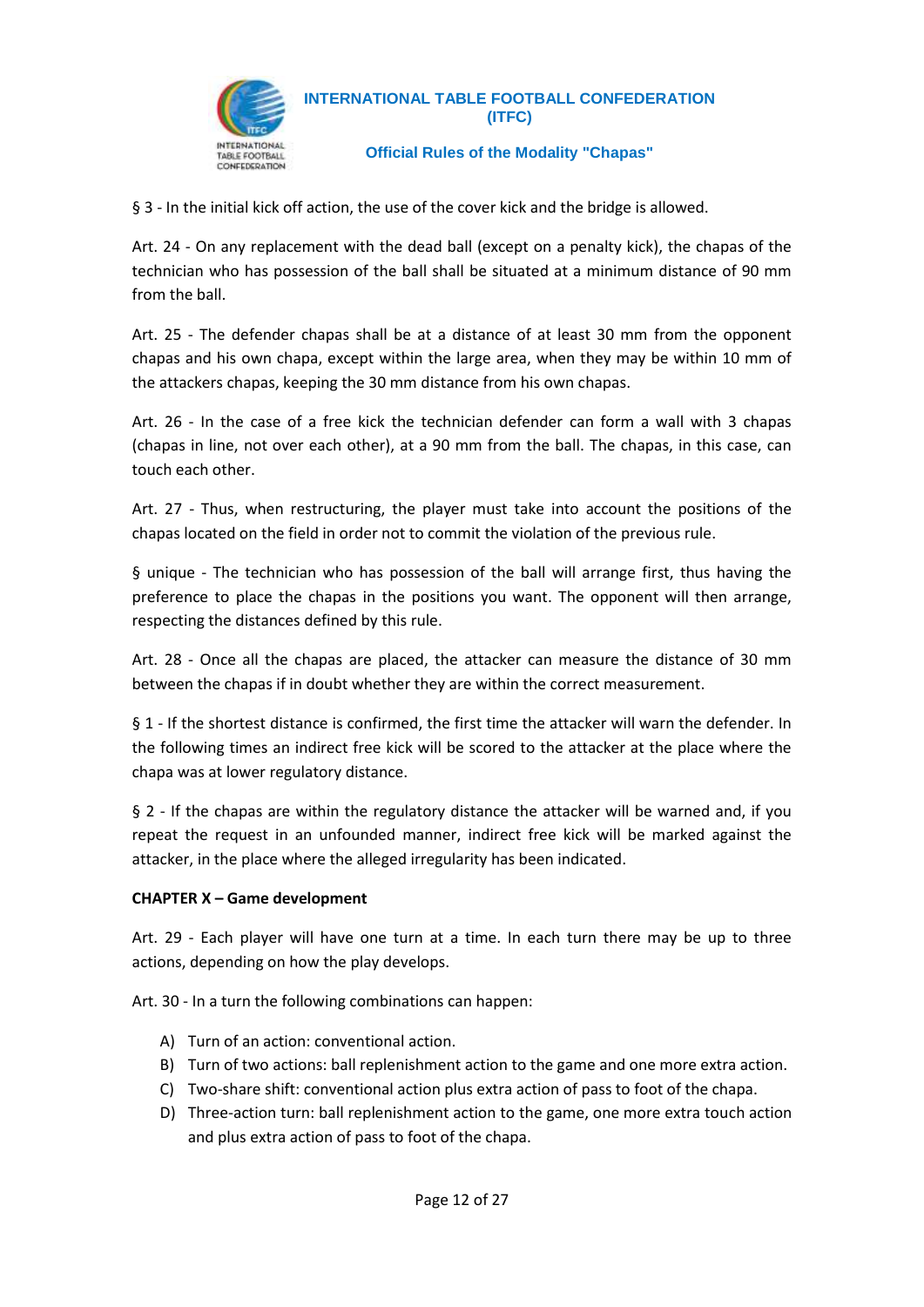

**Official Rules of the Modality "Chapas"**

Art. 31 - An action is the movement or touch with the finger on the chapa, and shall not be allowed to refuse possession of a ball or to touch a chapa without moving it.

§ unique - If the player touches a chapa, it must move visibly, for the play to be considered valid.

Art. 32 - The chapa when touched can:

- A) Moving and stopping without touching anything else: valid action (except on ball replenishments).
- B) Touching the ball: valid action, even if after that the chapa touches other chapas or elements of the game.
- C) Touch an opposing chapa without having touched the ball before: the action will be penalized with foul.
- D) Touch another chapa of the same team without first touching the ball (played popularly known as "telephone" or "train"): in this case, both the chapa that was touched and the chapa that was moved will be missed if they touch an opposing chapa before touching the ball.
	- a. If in turn they push other chapas of the same team (agglomerations) the rule will be applied to each of them. From the moment any chapa touches the ball, the other moved chapas that come to touch other opposing chapas will not miss.
- E) If the chapa collides with the fence without first touching the ball: if, after the shock with the fence, it comes to touch the ball or any other chapa, opponent or not, will be marked a foul (direct or indirect according to the case).
	- a. If don't touch anything else, at the end of your move the chapa will be placed next to the fence where she touched it. Naturally, if she has touched the ball and then the fence, the play will be valid and all the chapas will be kept in the places that come to park.

Art. 33 - The chapas will be placed on the field according to the will of each player, always taking into account that it is forbidden to put chapas in the small area (those who park in the small area, as a result of the game, will be removed immediately out, by the same place where they entered the small area).

§ unique - There are times when these relocations are mandatory or optional.

Art. 34 - The restructuring will take place at times when the ball is dead, that is, in goal kicks, direct or indirect fouls, corners and penalty kicks.

Art. 35 - How the restructuring is done:

A) All chapas and the goalkeeper must be placed with their bases supported within the playing field, delimited by the sideline and bottom lines.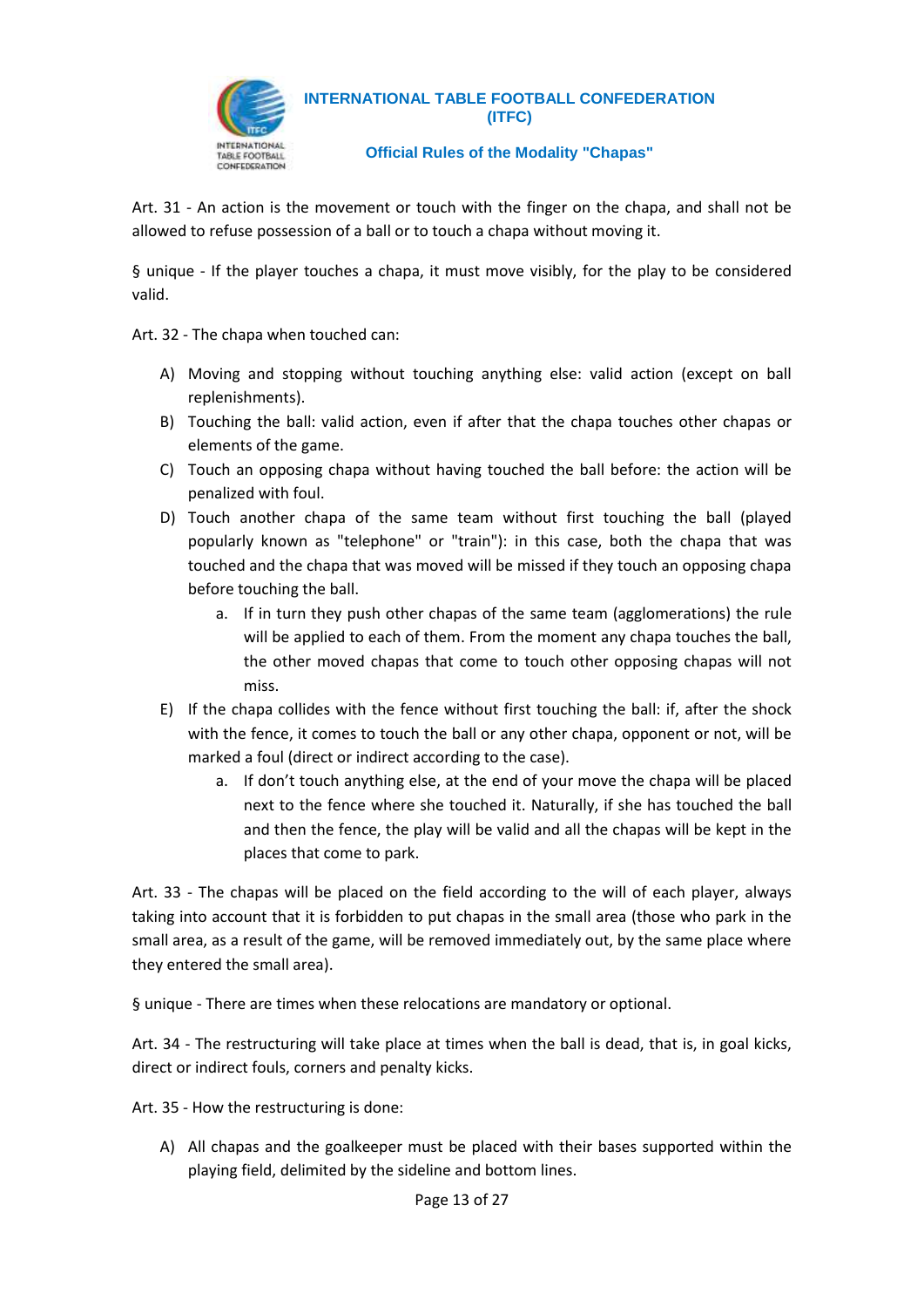

#### **Official Rules of the Modality "Chapas"**

- B) No chapa shall be allowed to touch the lines bounding the field, except the goalkeeper on a penalty kick and the plate that will hit a throw in, or a corner kick, or that will charge a foul committed near the sideline or bottom line.
- C) The punishment for a chapa wrongly placed will be an indirect fault at the point where the chapa committed the infringement.
- D) In the restructurings that follow any kind of ball replenishment, the goalkeepers will be placed freely, including outside their areas if the players so wish. The only exception is that the defender goalkeeper cannot be put on a wall in a direct free kick (neither along with other boards nor alone).
- E) A goalkeeper cannot be placed standing (over his side), unless the opponent tells him he will kick the goal and he is inside his own small area (In a corner kick, for example, the striker goalkeeper cannot stand and neither the defender, unless the striker warns that he will shoot from the corner).

Art. 36 - Both coaches will have fifteen (15) simultaneous seconds of time to restructure their chapas. Once the time is up, the coach who defends will have an additional five (5) seconds to complete the restructuring.

Art. 37 - Final restructuring: Once the restructuring is complete, only the chapa that will make the ball replacement can be arranged, except in direct shots to the goal.

Art. 38 - In any restructuring, the ball should stay where it is, with the following exceptions:

- A) Goal kick and ball replenishment by the goalkeeper: it is allowed to change the position of the ball, always within the regulatory positions.
- B) Corner kick: it will be possible to put the ball before declaring that it will kick the goal and, after, put the chapa that will charge.

Art. 39 - Restructuring in replenishments: In goal kick, the relocation is mandatory. If the ball goes out the bottom line driven by an attacker, it will be goal kick.

§ unique - In this case, before charging the goal kick, the attacker will arrange your chapas and then the defender will do the tidying.

Art. 40 - In the corner the relocation is optional. The attacker will announce his intention, whether or not to relocate the chapas. If choose not to relocate, all the chapas will remain in their positions, and only the chapa that will charge the corner can be positioned. This chapa will only have one turn. Unless make a pass, thus getting an extra action.

§ 1 - If the attacking technician chooses to replace the chapas, he will first replace the attack chapas and then the defense chapas.

§ 2 - The attacker will have a turn of two actions and, if make a pass in the second action, will be entitled to a third.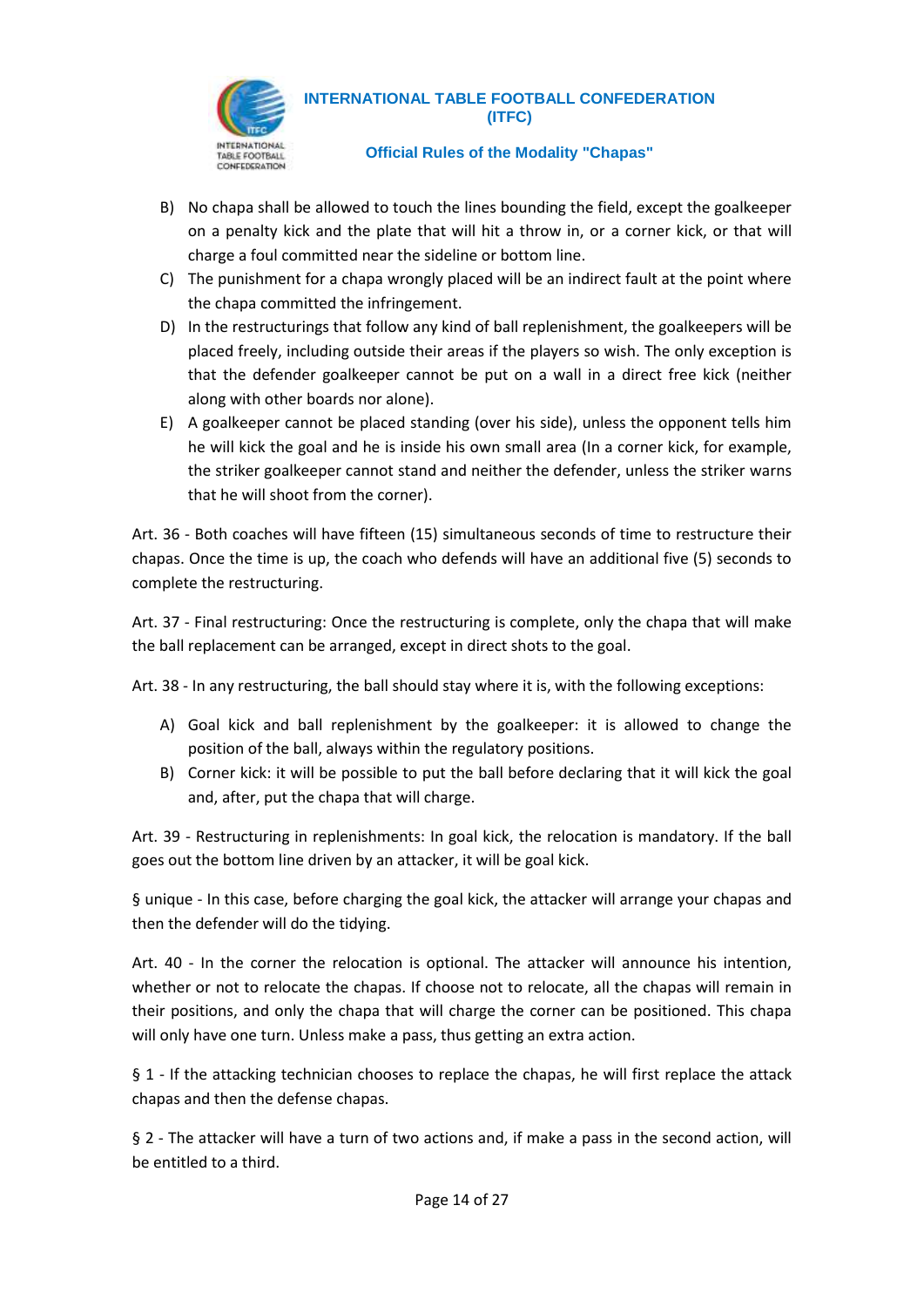

**Official Rules of the Modality "Chapas"**

Art. 41 - No chapa, either attacker or defender, can be placed within the small area. The small area belongs solely and exclusively to the goalkeeper.

Art. 42 - In the throw in there will be no restructuring.

Art. 43 - In direct free kicks the restructuring will be mandatory.

Art. 44 - In the indirect free kicks the restructuring will be optional.

Art. 45 - When tidying the chapas, the attacking technician must place them where you want inside the field and then the action is done by the defender technician, respecting the minimum distance of 30 mm between all chapas.

Art. 46 - If a chapa touches the fence before touching the ball, it will be put back where it touched. If the chapa jumps out of the fence, it will also be placed at the nearest point to where it left the table. If a chapa is on another chapa, it will be placed in reverse ("mouth" down).

§ unique - In all these situations, the chapa will remain off the field and only return when the ball is out of play ("dead" ball).

Art. 47 - It is considered as "pass" the movement in which a chapa touches the ball, and the ball touches another chapa of its own team, within the attacking technician turn. Thus, if the ball has not previously touched any opposing chapa, the striker shall be entitled to one more action, and may once again move the ball with the chapa that made the pass, or with the chapas of his team that are touched by the ball, without interruption, as a result of that pass (the ball touch the opposing chapa "cuts" the pass).

§ unique - It is not allowed to make more than one pass in a turn, unless it has started with a replacement, which would result in a turn of three actions (*See Art. 30*).

Art. 48 - If the ball falls inside a striker's chapa after a turn, a foul will be marked by "hand". If the attacker has made a pass, the chapa with the ball can be played in another action, which configures the "header".

#### **CHAPTER XI – Manipulation of chapas and goalkeepers**

Art. 49 - If the ball is touched and stops inside the small area, it will belong to the goalkeeper, even if the touch does not set up as a pass. The next move will be made by the goalkeeper.

Art. 50 - If a technician touches the ball to the goal and it stops inside the small area, and if the opposing goalkeeper is in the small area, the defending technician can catch the goalkeeper and the ball with his hand and place them anywhere within the small area to put the ball back into play, having an action only, because it is not a shot on goal. A second action is possible if a pass is made after the goalkeeper's replacement.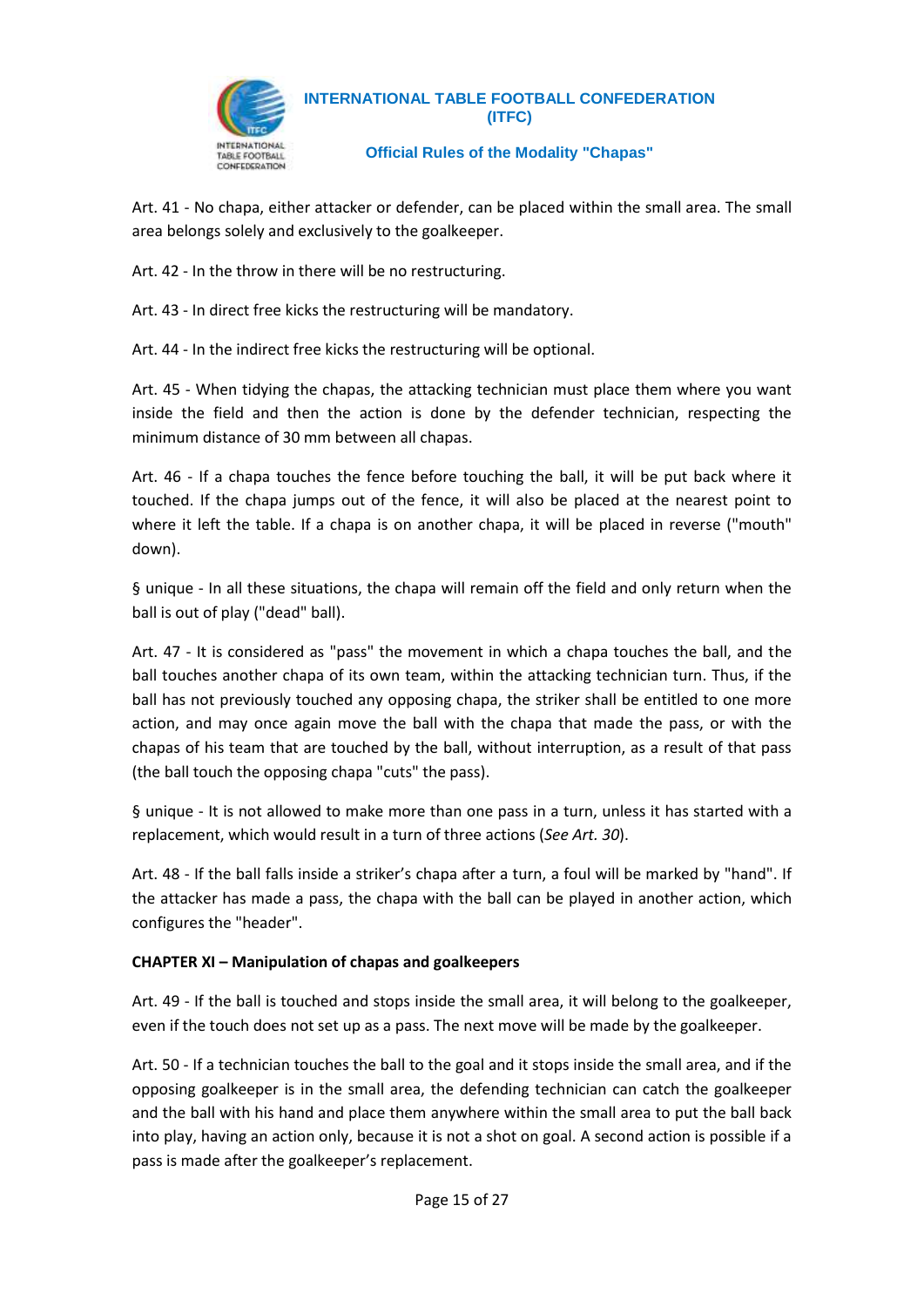

#### **Official Rules of the Modality "Chapas"**

Art. 51 - If the ball does not penetrate the small area, the technician will not be allowed to move his goalkeeper with his hand to touch the ball. He must drive a chapa or the goalkeeper himself from the place where he is situated.

Art. 52 - The goalkeeper will be positioned only when the opponent communicates that he will shoot in goal, being placed inside the small area without touching any line except the bottom line, and when the goalkeeper is:

- A) Inside the small area in the moment of the warning to shoot a goal (it is considered inside if any part of the goalkeeper is on one of the lines of the small area).
- B) Inside the arc (having totally surpassed the goal line). In this case, it should be placed with some part on the bottom line, regardless of how it came to be inside the arc: by own motion, pushed by some chapa or any other cause. Of course, once the goalkeeper has been placed on the line is already considered within the area for the next action.

Art. 53 - The technician may choose not to position his goalkeeper, even if he is in a position in which he would not be allowed to be placed (for example, on the line), but must clearly communicate this decision to the opponent.

§ unique - In case it is not placed, it cannot stand on the side ("standing"), being obliged to remain on its base.

Art. 54 - When placed, the goalkeeper can be left on its base (always with the decoration up, never down) or standing, on its side, and can be rotated to stay with any face to the direction of the ball, even under risk of turning beyond the place where it is positioned, when it should be placed on its base in a position outside the area.

§ unique - If the goalkeeper is standing (on his side), he must respect the restriction of not being able to touch any line except the bottom line.

Art. 55 - Once the shot has been made, if the goalkeeper has been standing (on his side) he must be placed on his base immediately, in the place where he stood.

Art. 56 - The goalkeeper should always be placed behind the entire ball (inside the goal if necessary). That is, the goalkeeper can not block the space between a chapa and the ball, leaving free an imaginary straight between an opposing chapa and the whole ball.

§ unique - Otherwise, the goalkeeper can block the path of a chapa to the ball if he is already in that space before being communicated the shoot in goal, renouncing to be placed.

Art. 57 - In a shoot in goal made in a direct free kick or a penalty kick, the placement of the goalkeeper will be made once all the chapas have been restructured.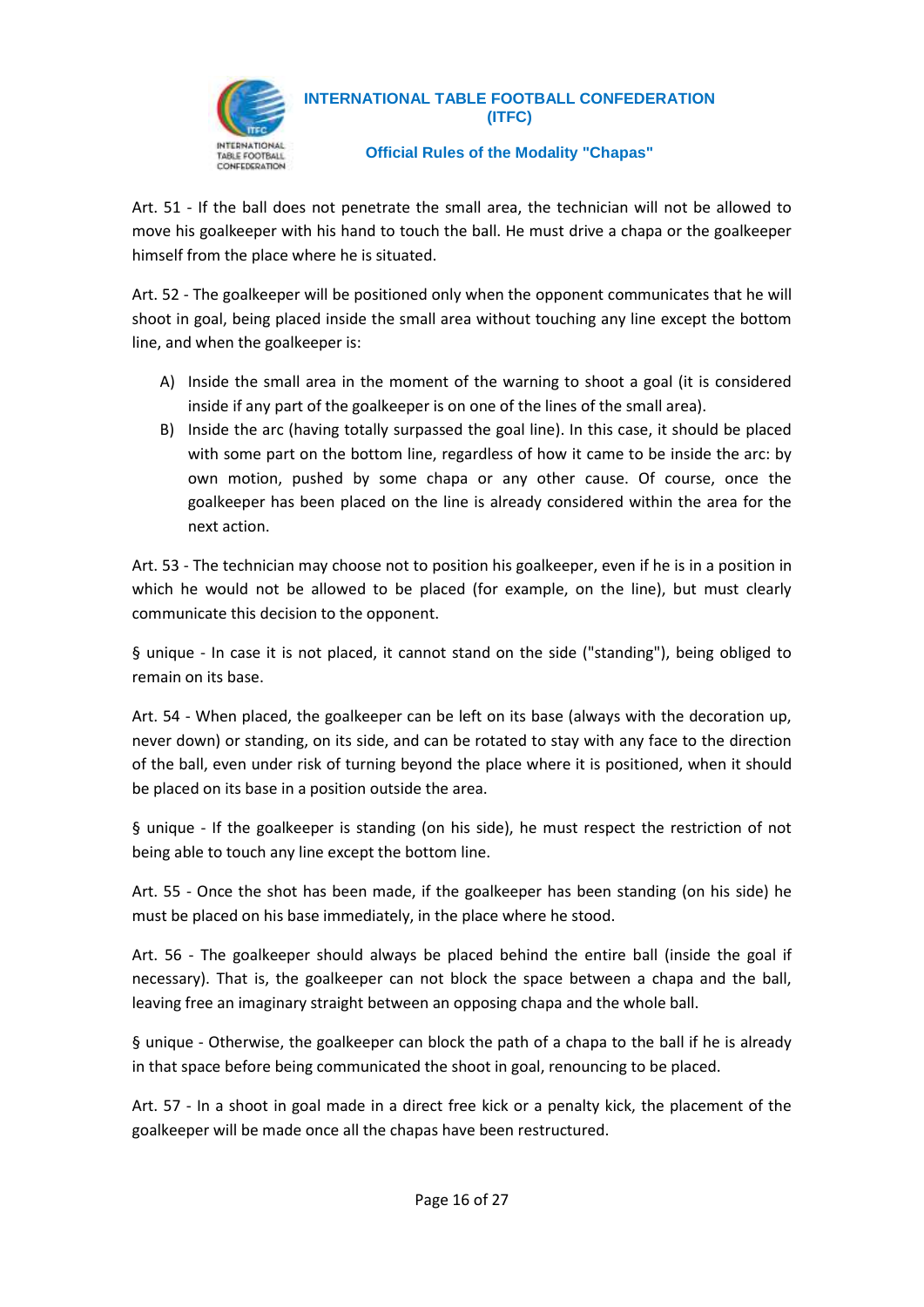

#### **Official Rules of the Modality "Chapas"**

Art. 58 - The technician will be able to look from any point of the table at the position he will choose to place the goalkeeper. Usually the coaches position the goalkeeper from the back of their own goal, or from the point of view of who will shot. However, the technician will not be able to look from two different points where he will place the goalkeeper. If so, will commit an indirect free kick in line of the large area of the offender goalkeeper.

Art. 59 - Accumulating chapas around the ball is not allowed. If the technician's turn ends with three or more chapas around the ball, less than 30 mm apart, an indirect free kick shall be scored.

Art. 60 - Some situations may occur, and they will not be punished in these cases:

- A) If it is the result of a fortuitous move in the opponent's possession.
- B) The opponent reposition one of the own chapas (for example, in a charge).
- C) If the technician still has an action to perform in turn, by pass or replacement.

Art. 61 - The technician must change the arrangement of his chapas before the end of his turn to avoid committing the infringement.

Art. 62 - Regardless of the number of chapas, or the distance, an obstruction will occur at the end of the turn if a team's chapas surround the ball without leaving any free space allowing an opponent's chapa to hit the ball without committing foul.

Art. 63 - It does not matter that at this time there is or not some opponent's chapa with shot line to take advantage of this free space.

Art. 64 - The technician has until the end of the turn to undo the obstruction or will be pointed an indirect foul.

§ unique - In case when undoing the obstruction casually another obstruction is created preventing access to the ball, an indirect free kick will be marked as it would be if the previous obstruction were maintained.

Art. 65 - The dimensions of the ball theoretically do not allow there to be an obstruction with only two chapas, however, in practice when two chapas hide the ball between themselves, it will be assumed that the opposing technician has space to touch the ball and the foul will not be marked, unless it is very clear the intention to block the play by the technician who ended his turn.

Art. 66 - Any doubt about whether the chapa touched before or after the ball will be resolved in favor of the technician who seeks to dispute the ball between the two opposing chapas.

§ unique - That is, the technician who closes the ball between two chapas, assumes that the opponent has a space to touch the ball, since on the contrary would be committing the obstruction foul.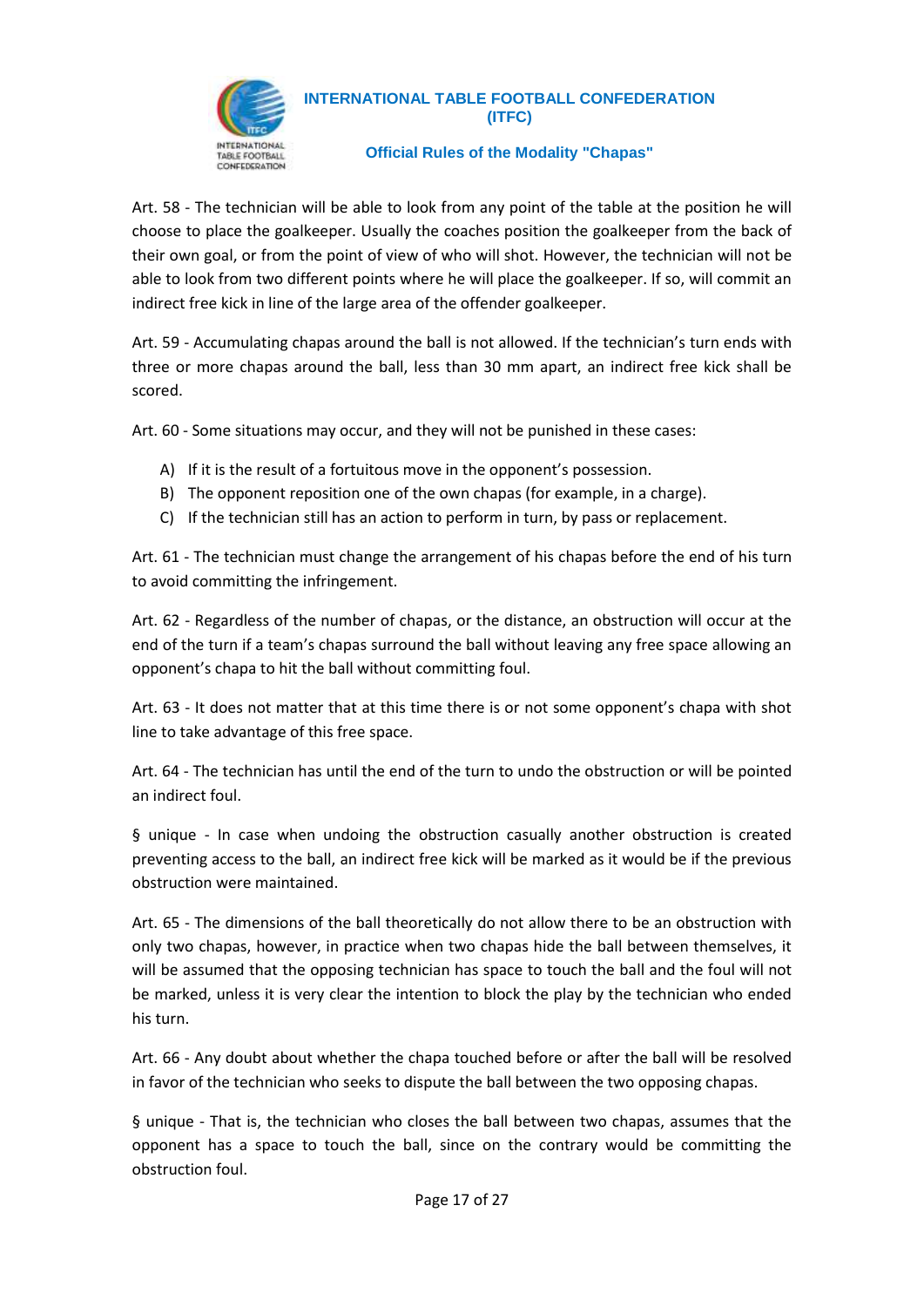

**Official Rules of the Modality "Chapas"**

Art. 67 - Two chapas of the same technician will be in "sandwich" position if they are separated by less than 30 mm and if the ball is between them.

§ 1 - If a technician starts his turn in a "sandwich" position, have to make room for that turn or the next.

§ 2 - That is, the technician has two complete turns to undo this position, and can in consecutive possession make a pass and thus have an extra action.

§ 3 - Otherwise, at the end of your second turn and the obstruction persists, will be marked an indirect foul.

Art. 68 - If the two chapas that are in the "sandwich" position make a pass between themselves (the so called "mini pass") and after the extra action obtained with the mini pass again continue in the same "sandwich" position, then these two chapas will not benefit from a new extra action by going through any of the following turns, until, before trying a new pass:

- A) An opposing chapa touches the ball or...
- B) The chapas in question leave the "sandwich" position.

§ unique - Meanwhile, the other passes made will not receive the right of an extra action and the possession will pass to the opponent.

Art. 69 - Mini passes are not allowed in sequence. The mini pass is allowed only once (close, open and kick), but the technician who with the extra action closes the position again can not take advantage of it to make a new mini pass, when you decide to open the "sandwich".

Art. 70 - If in a situation of play a chapa comes to be without its base completely leaned on the playing field and is supported on another chapa, it should be removed and placed 10 mm away from the chapas that were under it, by the technician owner of the chapas that supported it.

Art. 71 - If this situation is not possible to accomplish, the technician will move the irregular chapa as little as possible, always respecting the rule that the chapa in the upper (load) position is not in contact with any other chapa.

#### **CHAPTER XII – Advantage**

Art. 72 - If a foul occurs, the technician who suffered the infringement may choose to beat the foul or continue the game. Thus, the infringer will not benefit.

#### **CHAPTER XIII – Ball replenishment**

Art. 73 - In general, the technician who puts the ball back into play can choose to restructure (and take a turn of two actions) or not (and have only one action). In direct free kicks is mandatory the replacement, but you can only play once. It is not allowed to touch the ball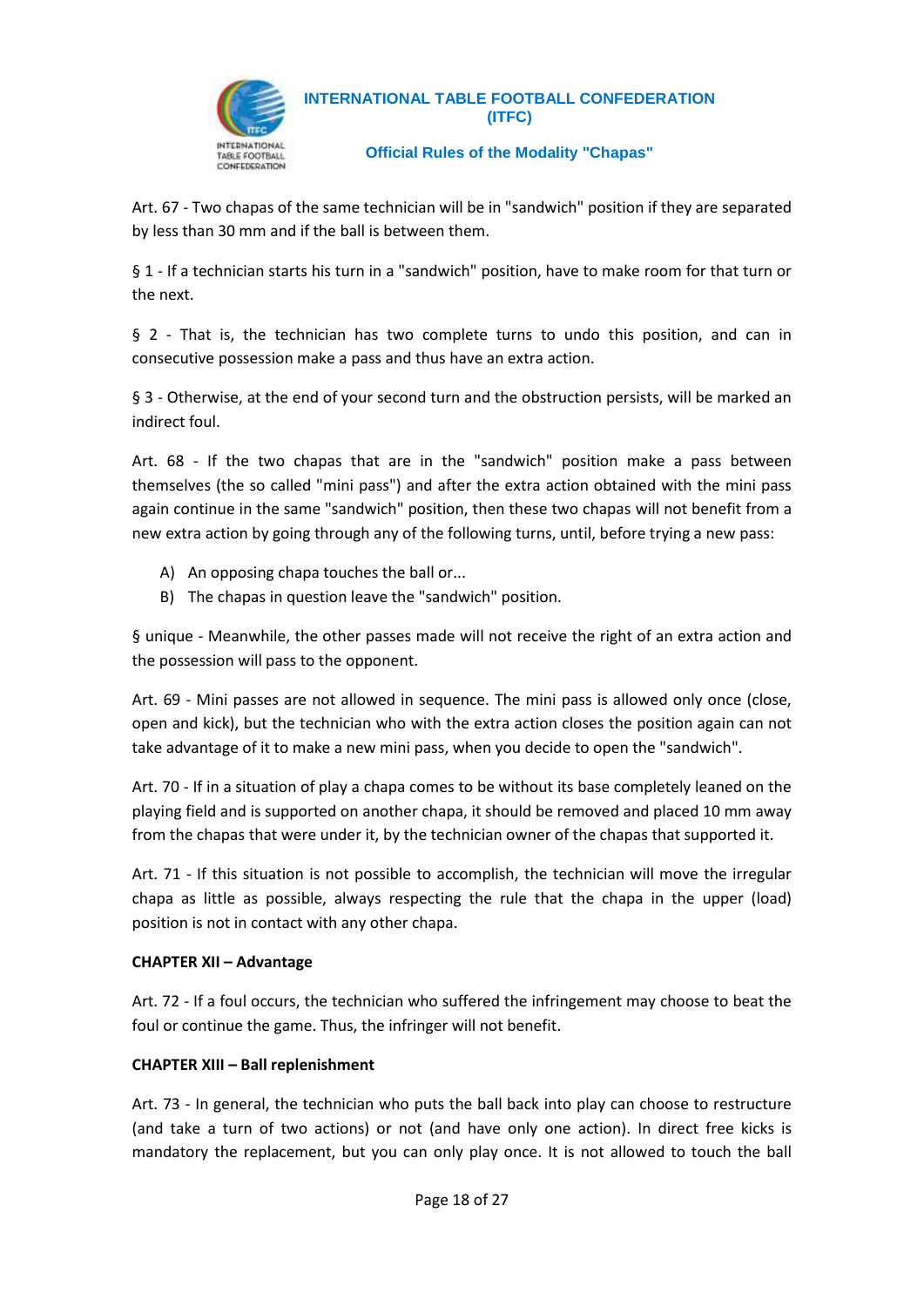

**Official Rules of the Modality "Chapas"**

again with the same chapa that made the replacement, until the ball is touched by another chapa.

§ 1 - If the replacement is done with restructuring, whether goal kick, indirect free kick or corner kick, and when firing the ball touch a chapa of the same team, the second action can be done with any chapa. And if by making this second action the ball touches again a chapa of the same team, then it will be considered a pass.

§ 2 - This way we have an extra action and only the chapas that participated in this pass can be moved. This rule is not valid for the throw in obtained with deviation in opposing chapa (popularly called "dug throw in" or, in Portuguese "lateral cavado", and in Spanish "saque de banda cavado") *(See Art. 77º)*.

#### **CHAPTER XIV – Throw in**

Art. 74 - The throw in occurs when the ball leaves the playing field through the sidelines.

§ 1 - The ball replacement can be done in two ways: with the ball placed inside the chapa or with the ball beside to the chapa. In both cases the ball shall be situated on the sideline at the place where it left the field. There is no restructuring in the throw in.

§ 2 - The movement must be cleaned, in the same way as in a normal touch, and the finger cannot touch the ball if it is inside the chapa.

§ 3 - The cover kick or bridge is not allowed in the throw in.

§ 4 - It is not valid the goal in a throw in, not even if the ball touches another chapa.

§ 5 - The throw in made in a wrong way is technical foul and reverted to the opponent.

Art. 75 - there are two types of throw in, which happen according to the following conditions:

Art. 76 – "Given" throw in: Occurs when a technician in your possession touches the ball and it exits through one of the sidelines, directly or deflected by a chapa of your own team. In this situation, a throw in will be made against the technician who put the ball out of the playing field.

- A) The "given" throw in provided will ensure the technician a possession with two actions: the ball replenishment plus an extra touch.
- B) If the technician holds an extra touch, he will be entitled to one more action, totaling three: the replenishment action, the extra touch action that results in a pass, and the third.

Art. 77 - "Dug" throw in: When the ball thrown by the striker touches an opposing chapa and comes out by the sideline, the striker will continue with the possession of the ball, making the throw in at the point where the ball left, setting it a "dug" throw in.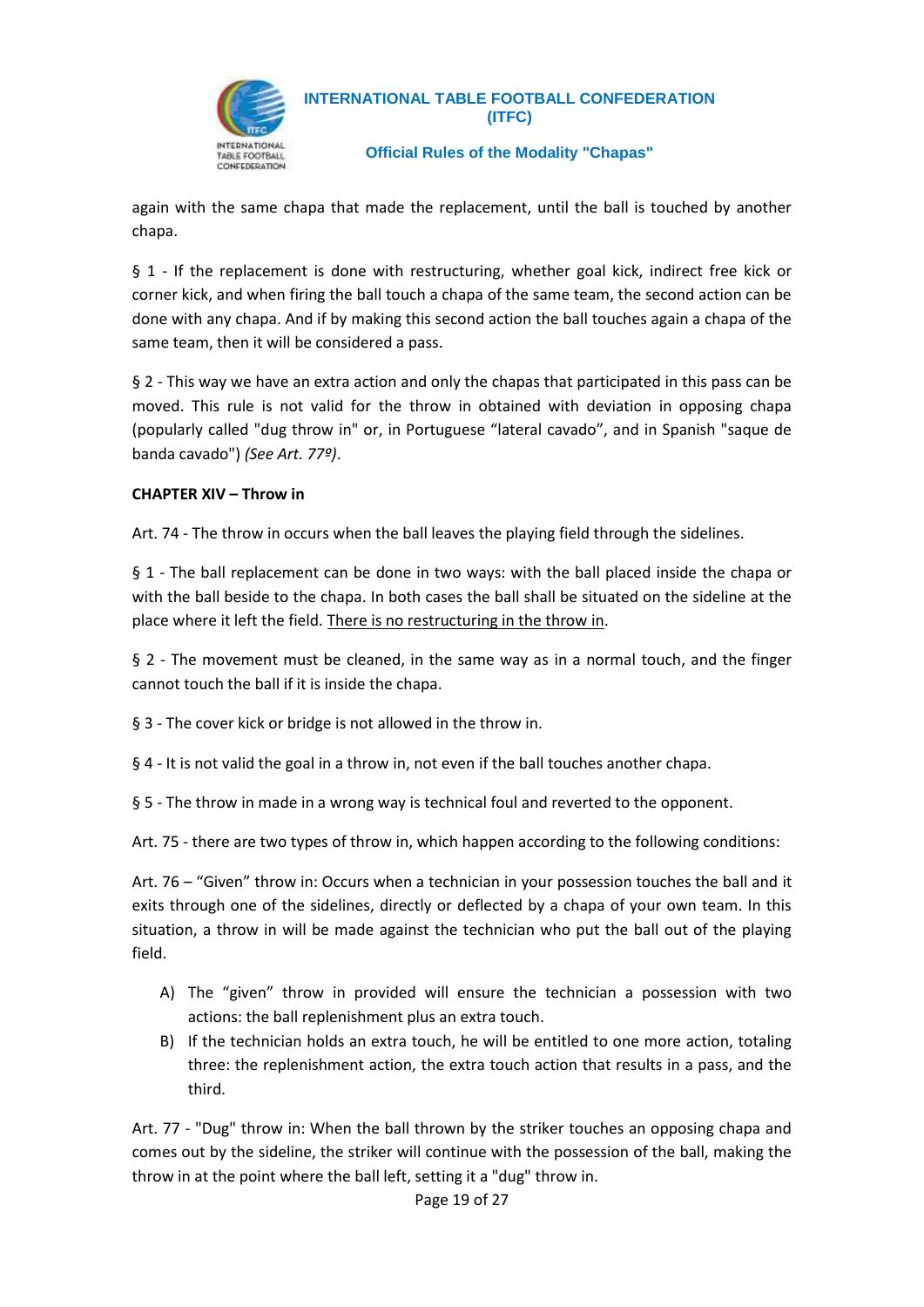

#### **Official Rules of the Modality "Chapas"**

- A) The attacker who obtains a throw in in this way will be entitled only to put the ball back in play, that is, only charge the throw in and will not have another action even if you make a pass.
- B) In this case, even if make a pass on this charge, will no longer have possession of the ball when it stops.

#### **CHAPTER XV – Goal kick and goalkeeper replacement**

Art. 78 - The goalkeeper replacement happens if the ball and the goalkeeper are within the small area. The ball can be freely placed anywhere in the small area and the technician will trigger his goalkeeper as if hitting a goal kick.

§ 1 - This type of replacement only contains one action and there is no restructuring.

§ 2 - It will not be valid the goalkeeper goal in the first action of the goalkeeper replacement, nor if the ball comes to bat on another chapa.

§ 3 - The shot on goal from the second action will be allowed if the ball crosses the line that divides the field and if a pass is made.

Art. 79 - The goal kick will be signaled when the ball exits the opposing bottom line impelled by a chapa of the attacking technician.

Art. 80 - In the goal kick, when the restructuring is made, the technician who makes the replacement is entitled to a second action (even if the ball comes to touch an opposing chapa after the first action).

Art. 81 - In both situations, goal kick and goalkeeper replacement:

- A) The cover kick and the bridge are allowed.
- B) In a goal kick there should be no chapa within the small area of the team that hits the goal kick (except the goalkeeper or the chapa that is used for replacement) and in the large area there can only be chapas of the team that defends, and always distant at least to 90 mm, as in the rest of the field.
- C) All chapas and the goalkeeper must be more than 90 mm from the ball, except the chapa (or the goalkeeper) that will make the replacement.
	- a. In goalkeeper replacement (Art. 78) one cannot use a chapa, only the goalkeeper himself.
- D) If in a goal kick the ball does not come out of the large area should be market an indirect free kick, to be charged from the point where the ball stopped.
	- a. This avoids a technician with an advantage on the scoreboard wasting time on purpose in his area, after his opponent has positioned his defense.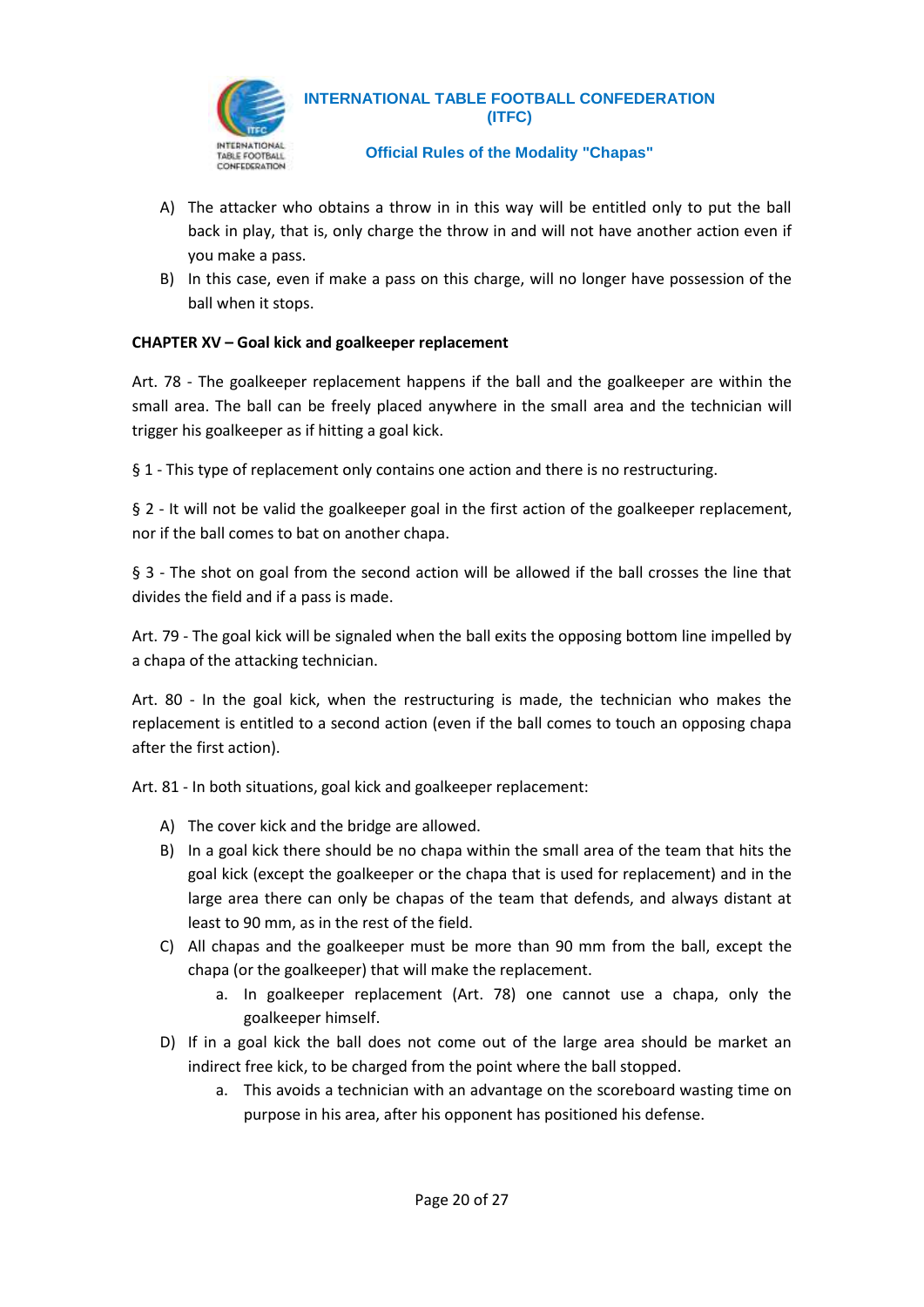

#### **Official Rules of the Modality "Chapas"**

- E) After making a replacement, the goalkeeper will not be able to return to the small area, with the purpose of preventing it to move other chapas or to be relocated where you want to do a new touch.
- F) To prevent the goalkeeper from staying out of the area when performing a replenishment, there are three valid ways:
	- a. Hit the goal kick with another plate.
	- b. Hit the goal kick with the goalkeeper using the bridge, thus preventing it from moving.
	- c. Replace the ball without using the bridge and leave the goalkeeper in the place where he stopped to continue playing.

#### **CHAPTER XVI – Corner**

Art. 82 - The corner will be marked if the ball crosses the bottom line after hitting a defender, or has been deflected in a shot on goal by a defender, or even simply thrown out by a defender. It will be a corner kick, for example, if the ball is kicked by goal and touches the defenders on the field and goes out by the bottom line.

Art. 83 - The corner is charged with the ball positioned on or inside the quarter circle corresponding to the side where the ball exited.

§ 1 – The cover kick or with bridge is allowed.

§ 2 - The ball can be put at ease in the quarter circle after the restructuring.

§ 3 - The goal from the corner will be valid if announced before the charge. Can be performed with or without restructuring.

§ 4 - If the restructuring is done and no shot on goal is announced, there will be a second action for the striker.

§ 5 - If the restructuring is not done there will be no second action, unless there is a pass due to the hit of the corner, without shot on goal.

§ 6º - If the striker did the restructuring, he is entitled to the second action, except if the ball comes to stay in the small area, which automatically gives the possession of the ball to the goalkeeper.

#### **CHAPTER XVII – Shot on goal**

Art. 84 - A shot on goal will only be valid if the ball is beyond the line that divides the field.

Art. 85 - The goal in which the ball has been kicked from the defense field, from a goal kick, from a throw in or from an indirect free kick shall not be considered valid.

Art. 86 - For the goal to be valid, in all cases, the ball must completely cross the goal line.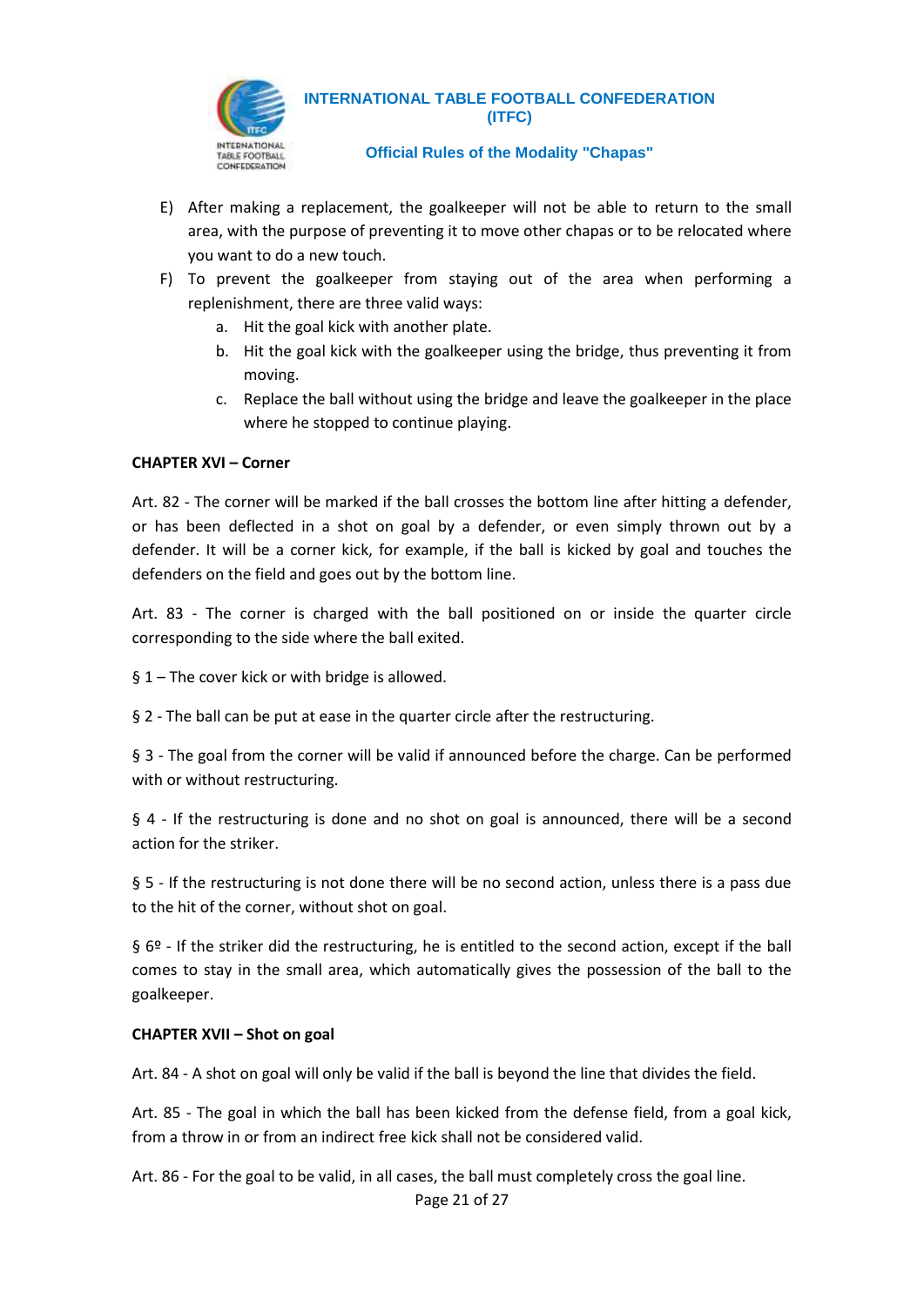

#### **Official Rules of the Modality "Chapas"**

Art. 87 - Before kicking, it is necessary to verbally warn the opponent, clearly saying "go for the goal", "on goal", or something similar that reveals the intention to kick (the attacker is not required to reveal with which chapa he will shot on goal). Otherwise the goal will not be validated.

Art. 88 - On being warned, the defender will place his goalkeeper, within the small area, the way you want to defend the shot (on the side of the cap or on its base).

§ unique - The goal will be valid even if the chapa that made the shot leaves the game table or falls to the ground. This applies to all cases, including free kicks, penalties and penalty shootouts.

Art. 89 - When the attacking technician announces that he will shot on goal, the defender can place the goalkeeper anywhere within the small area without, however, touching his lines. The goalkeeper is allowed to touch a goal line.

Art. 90 - The defender technician can authorize the shot on goal without putting the goalkeeper, that is, without positioning it for defense *(See Art. 53, and its paragraph)*.

#### **CHAPTER XVIII - The goal**

Art. 91 - The goal will be scored when the ball passes through completely and within the rules the goal line *(See Art. 86)*.

Art. 92 - No goal shall be scored if the ball stops moving and part of it remains on the line.

Art. 93 - The ball that enters the goal crossing the line and comes out then will, of course, be considered goal.

Art. 94 - Goal against own goal: When a technician touches the ball against his own goal, directly or indirectly, in this case reaching before chapas, goalkeepers or the structure of the arcs, his or the opponent, will have scored an own goal.

Art. 95 - A own goal cannot be annulled in any of the cases contemplated in this rule.

#### **CHAPTER XIX – The penalty**

Art. 96 - In the penalty kick, the common kick, the cover kick and the kick with bridge are allowed. There is no extra action. Before hitting the penalty, there is a restructuring.

Art. 97 - The technician who will make the charge must put the ball in the penalty mark and position the chapa that will hit. Then the opponent will place the goalkeeper, who must be on the goal line.

§ unique - The charge will be valid even if the actuated chapa does not touch the ball.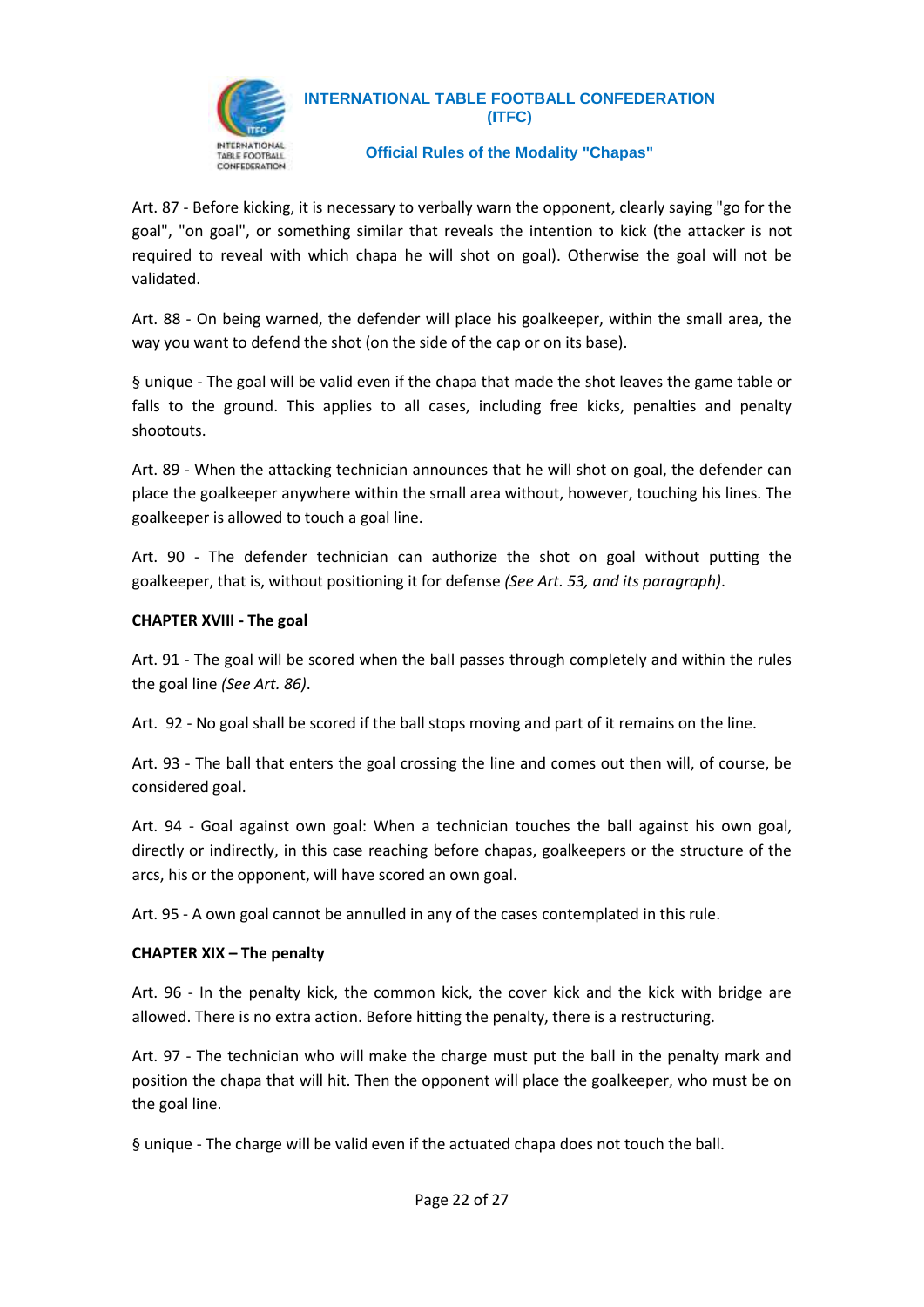

#### **Official Rules of the Modality "Chapas"**

Art. 98 - In case the penalty kick is not entered in the first touch and is hit by the same chapa still in motion and, finally, enter the arc the goal will be validated (This rule will be valid even in the penalty shootout, after the match has been finished in its normal time).

Art. 99 - The goal should be validated even if, when hitting the penalty, the ball enters the goal and the chapa leave the game table (This rule will be valid even in the penalty shootout, after the match has been finished in its normal time).

Art. 100 - The penalty shootout will be made with the charging of 3 (three) alternate penalties by technician. If equality persists, the dispute will continue alternately until its definition.

§ unique - All situations of a penalty during the game are valid in the same way in the penalty shootout.

#### **CHAPTER XX – The foul**

Art. 101 - If a chapa being moved touches an opposing chapa before touching the ball, a foul shall be marked.

§ 1 - The fault will be direct if it was committed in the defense field of the chapa that committed the infringement. Otherwise, the fault will be indirect.

§ 2 - A penalty will be scored if the foul was committed within the defender's large area.

§ 3 - If the opponent prefers, he can continue to play, leaving the foul aside and getting possession of the ball, thus setting himself in "*advantage*" *(See Art. 72)*.

§ 4 - The intentional foul (hitting an opposing chapa on purpose without the intention of touching the ball in order to delay the game) shall be marked. The chapa that was used for this will be expelled and removed from match.

Art. 102 - A foul may also occur if the ball touches the technician's hand at any point on the pitch, making it a direct foul, indirect foul or penalty, as the case may be.

Art. 103 - Before the charge of an indirect fault, the technician must warn if there will be restructuring or not. If there is restructuring, the technician warns the opponent and will be entitled to an extra action after the charge. Otherwise, must make the charge obligatory with the chapa that received the fault.

§ 1 - In indirect foul, the infringing chapa will be placed 90 mm from the ball and there will be no extra action, except if there is a pass.

§ 2 - If after the charge (in the first action) the ball stops completely within the small opposing area, your possession will be the goalkeeper and the attacking technician loses his second action *(See Art. 49 and Art. 50)*.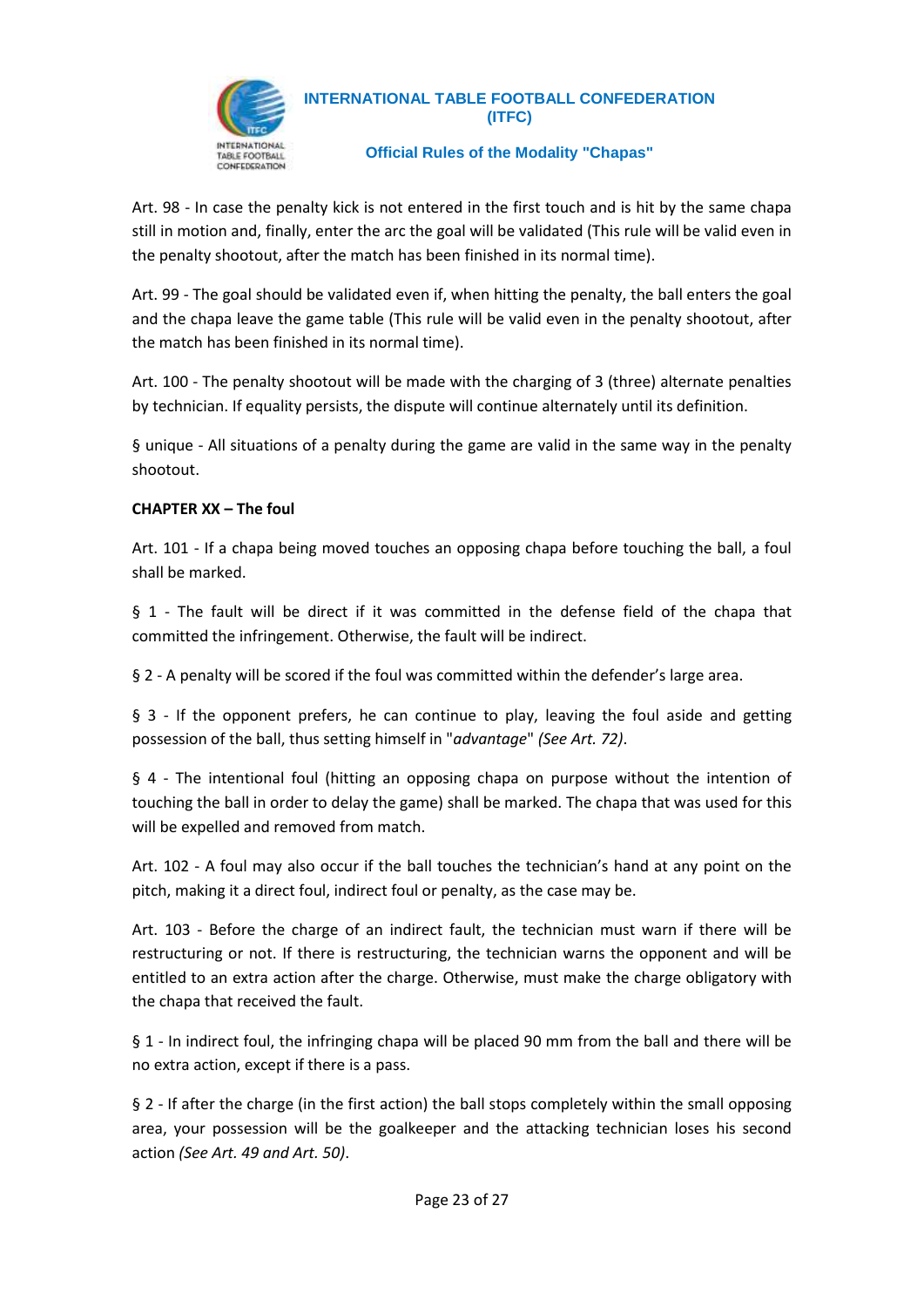

**Official Rules of the Modality "Chapas"**

§ 3 - Cover kick or bridge allowed.

§ 4 - If the foul is not direct (a direct free kick), the goal is not valid in the first action, only in the second (if any).

Art. 104 - In direct foul, the defender can arm a wall at a distance of 90 mm from the ball *(See Art. 26)*. The attacker can make the charge using the cover kick and the bridge kick.

Art. 105 - A direct foul can be charged in three ways: Direct, indirect with restructuring and indirect without restructuring, which determines the importance of placing order.

§ unique - The placement order develops as in the corner, as follows:

- A) The technician who charges the fault declares whether or not there will be restructuring.
- B) The ball is positioned in place.
- C) If there is restructuring, the attacking chapas will be positioned (as well as the goalkeeper, always lying down), except the chapa that will make the charge.
- D) Then the defender chapas are placed, more than 90 mm from the ball (including goalkeeper, also lying down).
- E) The defending technician chooses whether to put up a wall or not. Once chosen, cannot go back.
- F) The attacker warns if he will kick direct (losing the second action) or indirect, the defenders can not be relocated, even if they are in the wall (if there is restructuring, can not charge directly).
- G) The chapa that will hit the foul can be placed normally or reversed (upside down).
- H) If the direct free kick has been declared, the defender goalkeeper will be placed last, standing or lying down. Otherwise, the goalkeeper will stay where he is.
- I) The lack is beat.
	- a. It is not allowed to change the position of any element outside this order (if a technician breaks this rule, his opponent announces an indirect free kick in the position of the offender element, returns the chapas and beats the foul normally).

#### **CHAPTER XXI – The referee**

Art. 106 - The referee is the natural person in charge of initiating, finalizing, interpreting and making decisions regarding the bids and progress of a match.

Art. 107 - The authority of the referee, when requested, is supreme throughout the game room, starting from the receipt of the docket of the match until the return of the same, and the events after the return of the docket are the competence of the Entity that oversees and organizes the competition through its representative or, in the absence of this, the higher hierarchical element of the same, present in the enclosure.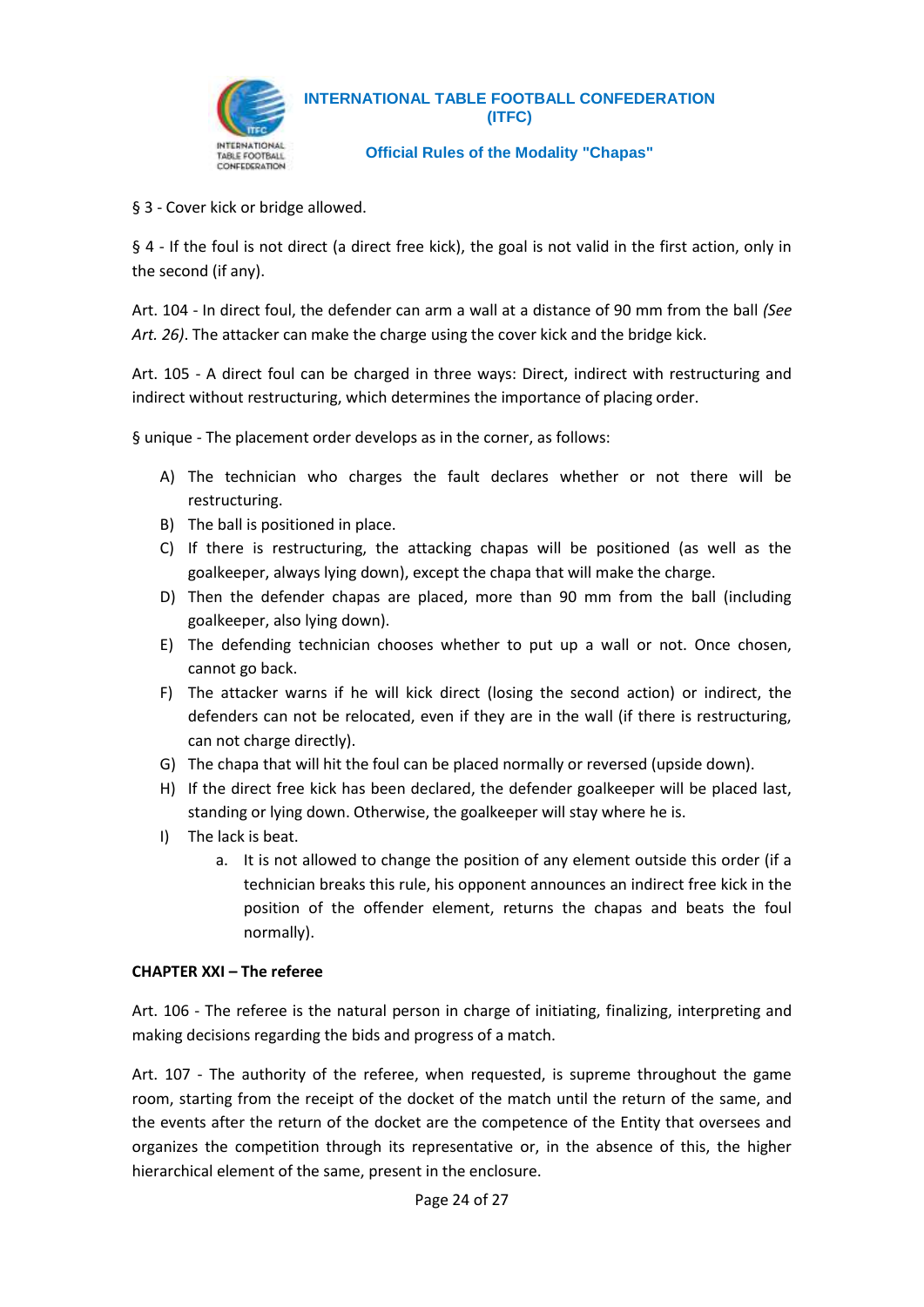

#### **Official Rules of the Modality "Chapas"**

Art. 108 - The referee may penalize the coaches with a yellow card and a red card if a technician spends time unnecessarily (for example, by looking behind and in front of the arc to place his goalkeeper), if commit an act of disrespect to your opponent or others present in the room, for using attitudes that annoy your opponent while playing, etc.

Art. 109 - In the event of one of these violations, the referee must stop the timer and verbally warn the technician.

§ 1 - If the behavior recurs, the technician will be warned with yellow card and will be charged an indirect free kick where the ball is.

§ 2 - In new gender infraction, the referee will display the red card to the technician, expelling him from the match. The offender will be penalized with defeat by 1-0 (or the moment score, if are losing by more than 1 goal difference).

Art. 110 - The indication, or not, of referees for a match, or competition, is optional for the responsible for the organization of the competition, maintaining the right of the coaches to request refereeing when and if they deem it necessary, being then designated by the delegate of the competition.

#### **CHAPTER XXII – Team disputes**

Art. 112 - The team dispute shall be conducted as follows:

Art. 113 - In international competitions, teams will be formed of four players, who will face each other in a single game, defined by draw.

§ unique - The sum of the four games determines the winner of the team match, being 3 points per win, 2 points per draw and 0 points per loss.

Art. 114 - In the event of a tie in the general standings, there will be a 10 minute extra-time (divided into two 5 minute periods each, without a break) in all four matches, with "golden goal" (also known as "sudden death" in some places). The first goal scored will determine the winner of the match.

§ unique - If the tie persists after the extra-time, the tiebreaker shall be, in this order:

- 1) Biggest goal difference in the match;
- 2) Increased number of goals in favour in the match;
- 3) Drawing.

Art. 115 - If any team is missing a player, they can act with only three athletes but, in this case, they will lose one of the four games of the overall match by 1-0.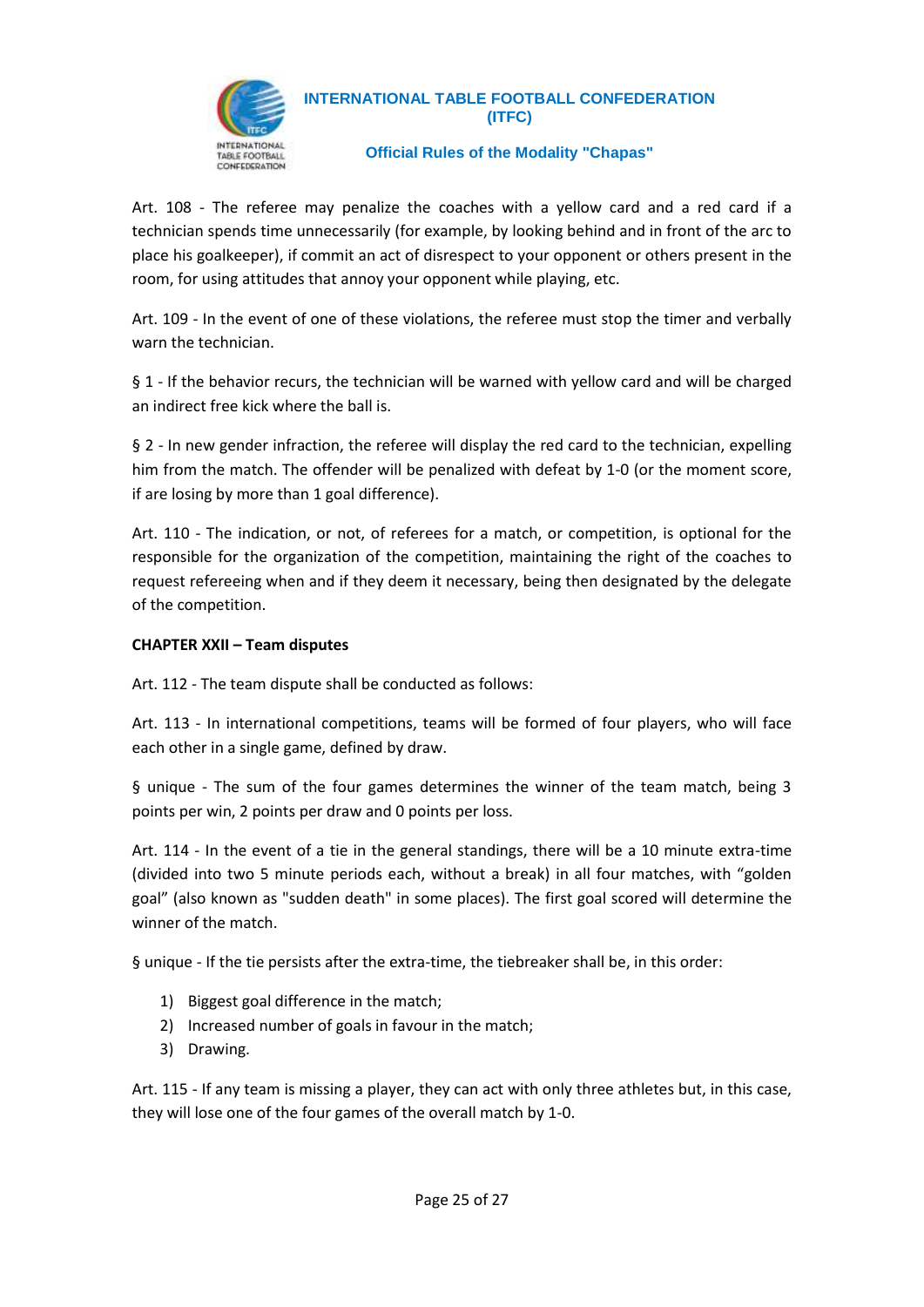

**Official Rules of the Modality "Chapas"**

Art. 116 - In national competitions the teams can be formed by three athletes (can be two, and the missing losing by 1-0, as already seen), and there will be no extra-time in case of a tie, being used the tiebreaker criteria, mentioned above, to define the match, if necessary.

#### **CHAPTER XXIII - Final considerations**

Art. 117 - This Regulation arose from the need to clarify and extinguish the doubts that could still exist about the international practice of the modality of table football called "Chapas".

Art. 118 - This manual will always be open to improvements that are necessary or of interest for the good development of the competitions of the modality organized not only in the countries affiliated to the International Table Football Confederation (ITFC), but also in countries that want to adopt it later.

Art. 119 - The Rule that you have in your hands was elaborated by the Management Committee of the "Chapas" Rule, specially designated by the representatives of the countries affiliated to the ITFC that practice the modality, and approved by the Annual Congress of the entity, held by videoconference on 27 March 2021.

Art. 120 - Any changes to these Rules can only be made with the approval of this Management Committee.

Art. 121 - It was initially officially adopted by Argentina, Bolivia, Brazil, Chile, Colombia, Hungary, Peru and Uruguay, countries practicing of the "Chapas" and introducing the modality in the ITFC, subsequently confirmed in all other countries affiliated to this International Confederation.

Art. 122 - This document should be distributed to all countries, confederations, federations, clubs, associations, players and/or fans, through the internet or any media available, so that they know and can also spread and promote table football, in its "Chapas" modality.

- 1) Your copy is allowed for broadcast, unchanged.
- 2) The ITFC will look for its official translation into as many languages as possible, with Spanish, English and Portuguese being the first three original official versions.

Art. 123 - Any doubt in their interpretations must be sent to the legal representatives of the "Chapas" modality in the ITFC, or to other Confederations or National Federations affiliated to it.

Art. 124 - Original Management Committee of the ITFC, for the compilation and drafting of the "Chapas" Rule (March 2021):

- Marcelo Coutinho (Brazil) President;
- Marcelo Rossi (Argentina) Editor;
- Abel Cepa (Brazil);